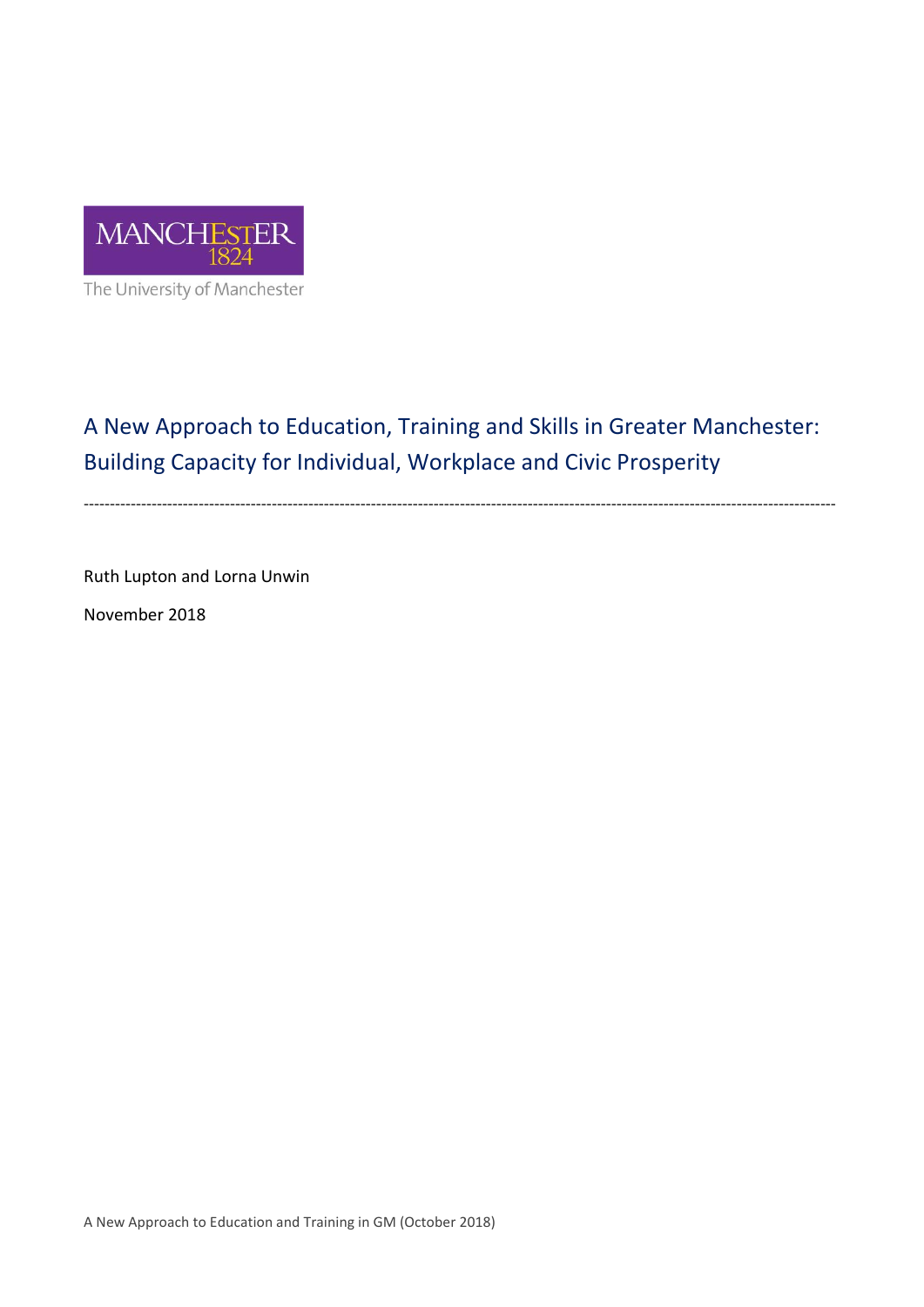#### **About the Authors**

**Ruth Lupton** is a Professor of Education at the University of Manchester and Head of the Inclusive Growth Analysis Unit. She researches, teaches on and and writes about social and spatial inequalities in education and on education policy, as well as on broader issues of UK poverty and inequality, and on inclusive growth. Since coming to Manchester in 2013, Ruth has been working primarily on city-regional issues, including working on the ESRC-funded project, 'Aligning local economic development and skill formation: a coproduction approach to knowledge and knowledge exchange in the context of devolution' (with Lorna Unwin and New Economy); producing a report on 'Education and Skills in the Era of Devolution: The challenge for Greater Manchester' in 2017; and working (with Lorna Unwin) on a UoM funded project on construction skills. She is currently working with Lorna Unwin and others on a Nuffield Foundation funded project on the post-16 trajectories of low GCSE attainers, which includes GM as a case study. Ruth represents GM Universities on the GM Education and Employability Board and is a member of the GM LEP Foresight Group. She is also currently working (with Debra Hayes) on a book for Policy Press on "Great Education Policy Mistakes: and how to avoid them in future".

**Lorna Unwin** is Professor Emerita (Vocational Education) and Honorary Professor in the LLAKES Research Centre at the UCL Institute of Education and an Honorary Professorial Fellow at the University of Manchester. She was academic advisor to the Commission on Adult Vocational Teaching and Learning and has recently published a report for The Sutton Trust on apprenticeship quality. Her research interests include how people and places develop and value occupational expertise, and workplaces as learning environments. She is currently editing the Wiley International Handbook on Vocational Education and Training, to be published in 2019. With Ruth Lupton, she has carried out research in Greater Manchester on training provision in Construction and co-ran the ESRC-funded project, 'Aligning local economic development and skill formation: a co-production approach to knowledge and knowledge exchange in the context of devolution'. She also contributed to the Greater Manchester Human Development Report published in 2017. Lorna is a Governor of Oldham College and a Member of the Council of Management of the National Institute of Economic and Social Research.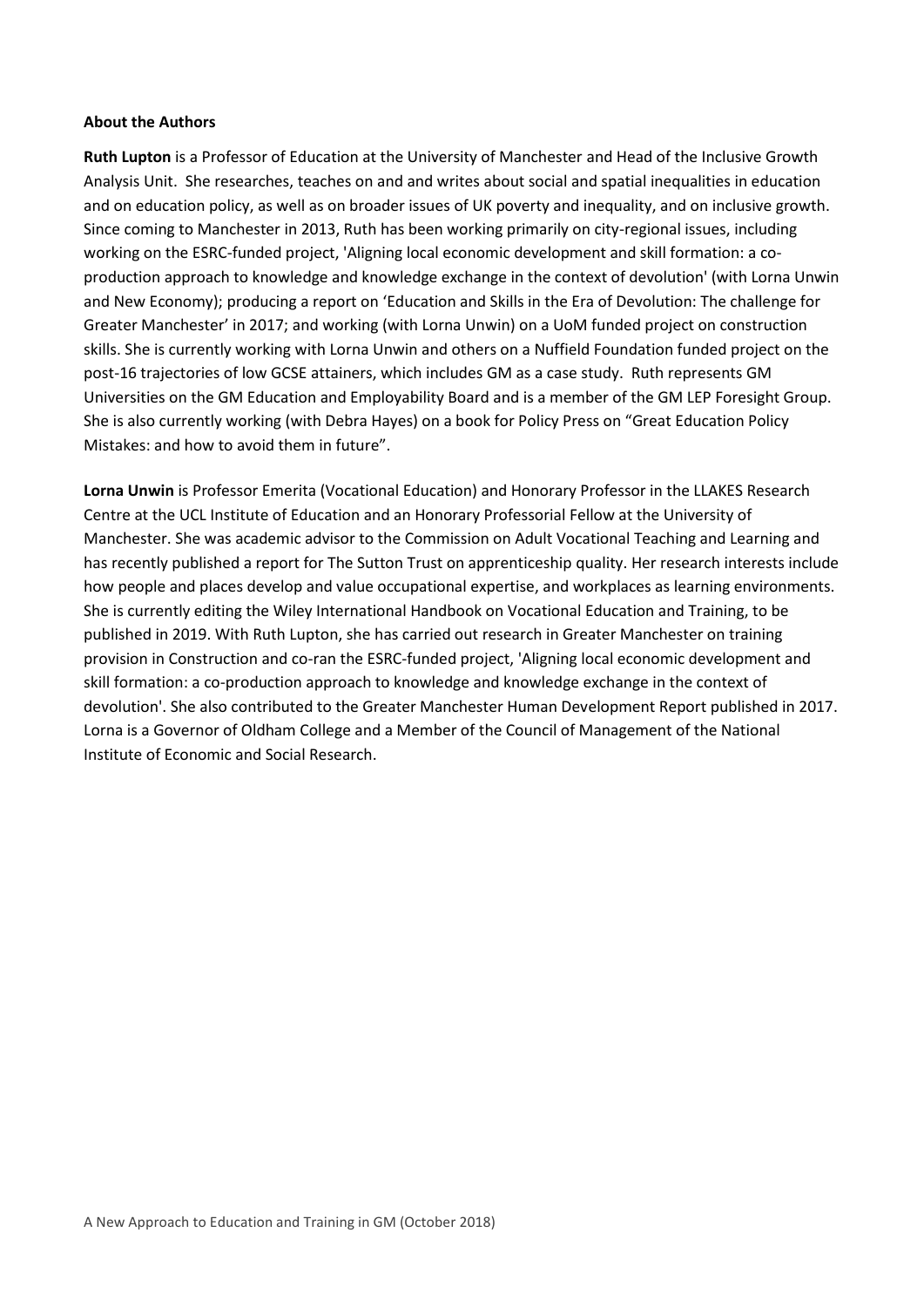# Contents

| Appendix 1: Summary of Recommendations From Recent Reports on Education in the North  22 |  |  |
|------------------------------------------------------------------------------------------|--|--|
|                                                                                          |  |  |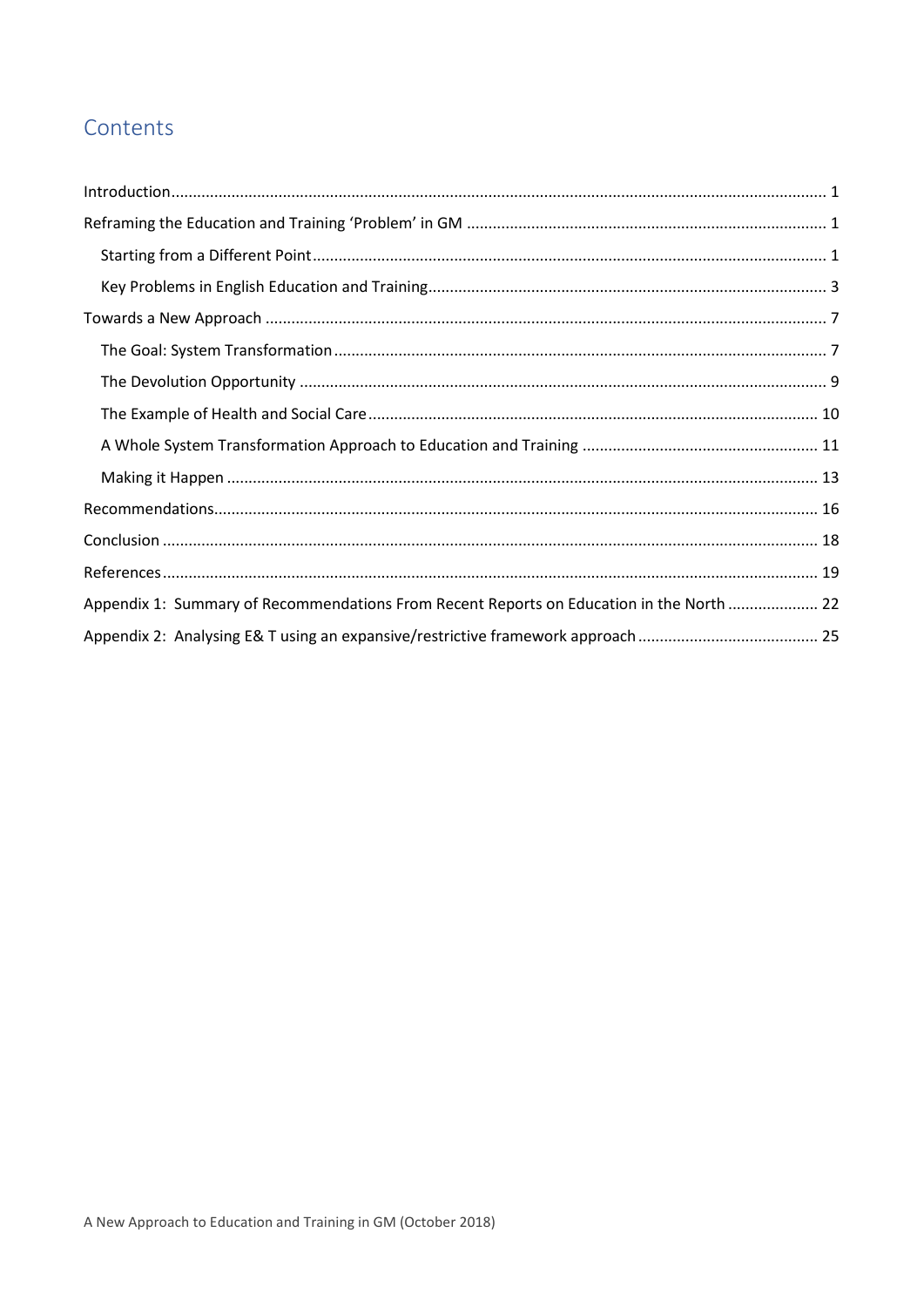# <span id="page-3-0"></span>Introduction

This paper was commissioned by the Greater Manchester Combined Authority (GMCA) to inform the Independent Prosperity Review, which is itself informing the policy-making process for GM's Local Industrial Strategy (GMLIS).

Our brief was to consider what GM should aim to change in education, training and skills and what the system might ideally be like, and to examine priorities for reform with the primary aim of seeking to reduce inequalities. We were also asked to consider what opportunities are or are not offered by devolution.

The paper is a 'think-piece'. It draws on our knowledge of education, training and skills policy and workforce development in the UK and internationally, as well as our research in the GM context. It suggests how GM might build a stronger, fairer and more holistic approach in which more young people, adults and workplaces succeed, and fewer are left behind.

# <span id="page-3-1"></span>Reframing the Education and Training 'Problem' in GM

#### <span id="page-3-2"></span>Starting from a Different Point

The Education and Training (E&T) system in Greater Manchester needs to change, but not for the reasons often put forward.

In recent years, the prevailing narrative in GM has tended to be that:

- our education system is underperforming relative to the national average and that the objective should be to catch up, a view currently reflected in the targets set in the 2017 GM strategy to raise educational attainment levels to at least the national average.
- our qualifications profile in the working age population is also low relative to the national average, both in relation to the proportions of people with higher level qualifications (too low) and the proportion with no or low qualifications (too high)

A key proposition in this paper is that system reform in GM needs to start from a different point, reframing the E&T problem. We say this for two reasons.

First, the gaps are not as large as is sometimes believed, nor are they all a result of the current E&T system. Taking education gaps first, while there have historically been larger gaps to the national figure, and there are performance issues in some parts of the city-region and some institutions (GMCA 2018), all current educational gaps are currently small. When compared to other city-regions and to the rest of the country (except London), GM does better in all phases of education (5-19) apart from early years (see Figure 1). This suggests that overall GM does not have a failing system relative to others and also that the attainment gains to be made from catching up with national average would be small. The issue of comparison with London in the school system is the subject of a suite of earlier papers (MacDougall and Lupton 2018a) and we return to it briefly later.

For the working age qualifications profile, compared to the national average there is a slightly larger gap in terms of working age adults (35%) qualified to NVQ Level 4 and above than nationally (38.3%), and there remains a gap in terms of the proportion of the working age population with no qualifications (9.6%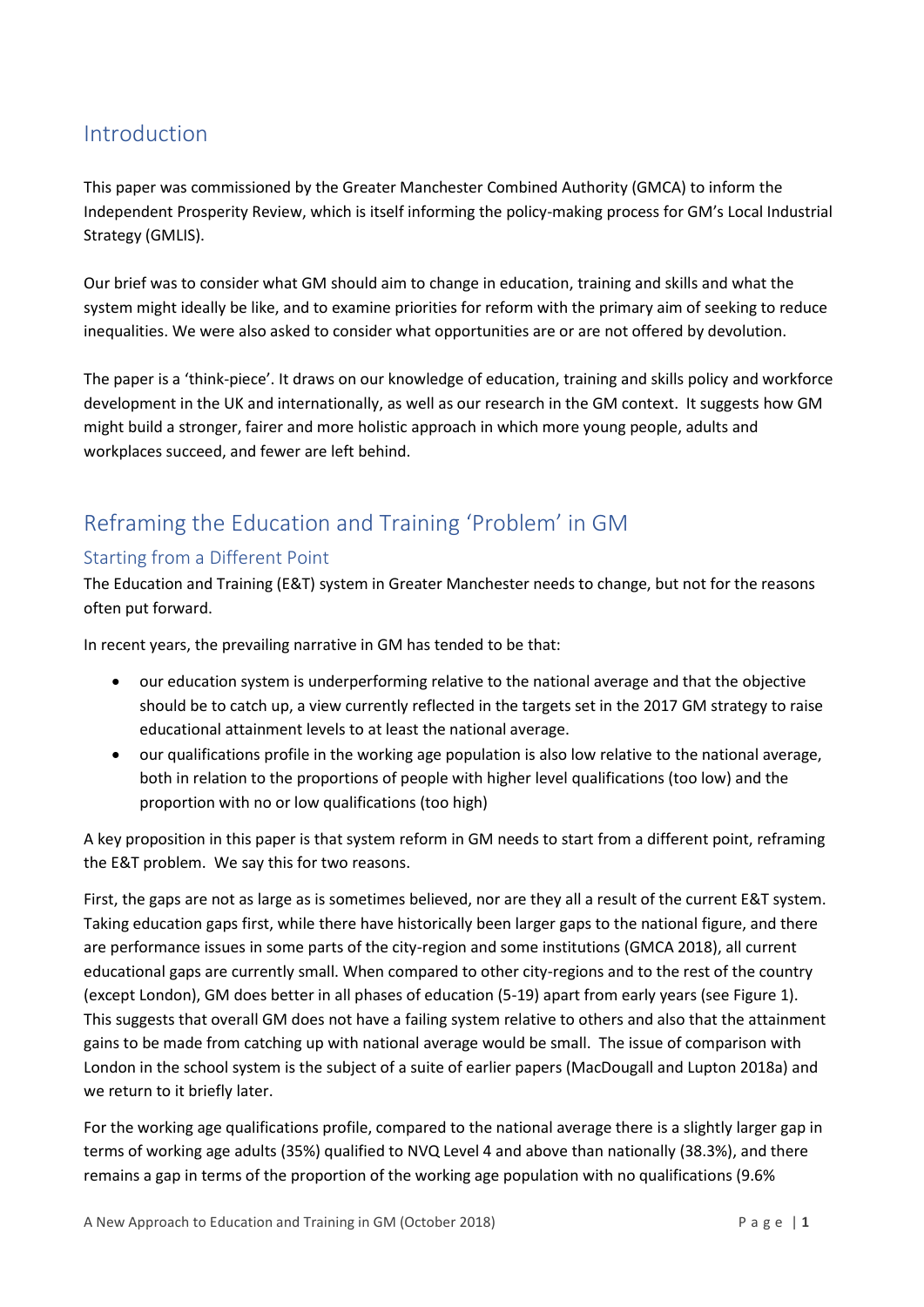compared with 7.6% nationally) but not for low qualifications (NVQ level 1 only). Again, London is exceptional (with only 6.8% with no qualifications and 51.8% with Level 4 and above)<sup>1</sup>. The working age qualifications profile is of course affected by the outcomes of previous E&T systems and labour demand as well as by graduate retention rates and skilled labour migration as well as by the performance of GM's current E&T system.





Source: IGAU analysis submitted to the Independent Prosperity Review

Notes: Rest of England= England minus London and Greater Manchester. London's educational performance is exceptional. Using the RoE figure, alongside London and GM, allows us to compare GM both with London and with the RoE outside of London. City Region Average is a population-weighted average of English city-regions excepting London and Greater Manchester

Second, this focus on gaps to the national figure distracts us from a bigger problem: the performance of the English E&T system, the shortcomings of which are mirrored in GM.

While benchmarking to the national average is a normal and expected approach for sub-national governments in the context of a highly centralised E&T system, devolution for GM presents an opportunity to depart from this approach. A city-region seriously concerned with transformation needs to raise its sights beyond the national average and begin to address some of the problems that are common to the English system and holding GM back from the achievement of its ambitious economic and social objectives.

**.** 

 $1$  For this reason, we contend that a more illuminating analysis is not to compare GM to the national figure including London but to the Rest of England and to London separately, as well as to other city regions (as in Figure 1) but this is not something we have had time to do for adult qualifications for this paper. This analysis would likely show that GM is fairly typical of other city regions, but very different in comparison to London.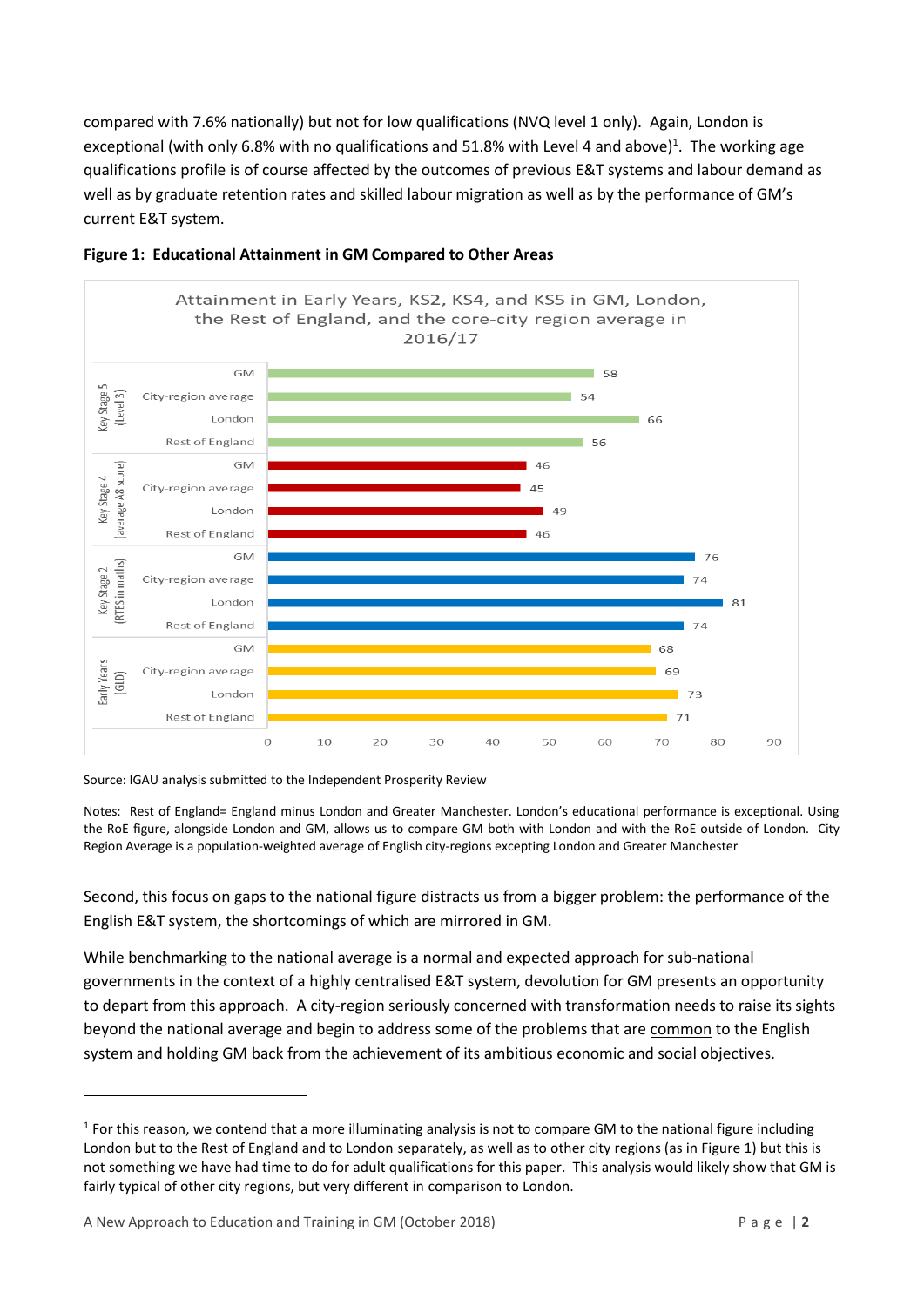#### <span id="page-5-0"></span>Key Problems in English Education and Training

Much has been written about the shortcomings of the English E&T system, and we cannot attempt a complete review here. We focus on five related issues we believe to be critical to the GM situation and particularly to the Independent Prosperity Review and LIS:

- a) the separation of the 'education system' from the 'vocational training system' and the workplace;
- b) the variability in quality and availability of post-16 pathways for GCSE 'low attainers' and non-A Level students;
- c) the varying capacity of workplaces (of all types and sizes) to create effective learning environments;
- d) an overreliance on early phases of education at the expense of a lifelong approach;
- e) the propensity of the school system to reproduce rather than overcome socioeconomic inequalities.

The **education system and the vocational training system are not considered to be part of the same system.** By this we mean that that a sharp academic-vocational divide determines how post-16 provision is structured, funded and valued for **both** young people and adults. Schools and sixth form colleges are classed as 'academic' institutions providing a linear pathway through to university entrance. In contrast and despite their substantial A Level and higher education provision, Further Education (FE) colleges retain the longstanding image as 'providers of last resort' (Bailey and Unwin 2014). A third very mixed category includes the independent Training Providers, and a fourth, community adult education, both of which overlap with FE). This hierarchy reflects traditional assumptions about 'academic' versus 'practical' knowledge' and occupational skill levels. It is manifested in the varying wage returns to qualifications and their educational and labour market currency (McIntosh and Morris 2016). The 'level' descriptors mask the wide variability in knowledge-based content and formal learning involved, particularly at Levels 2 and 3. Young people absorb this division from an early age, but it kicks in hard at 16 with GCSE results. All 16 year-olds are legally required to remain in some form of E&T until age 18, yet England lacks a coherent full-time upper secondary education system that embraces both academic and vocational provision (Kuczera and Field 2018). Instead, **non-A level students and GCSE 'lower attainers' are offered pathways of variable duration (full or parttime), quality and value** (Evans 2015). This creates confusion when 16 year-olds are making critical decisions about their futures, creates problems for monitoring their progress, encourages a 'revolving door' of pathway switching and 'treading water', and contributes to drop-out. At 19, the divide starts to widen further as, now classed as 'adults', individuals trying to improve their educational attainment, retrain or upskill are cut adrift from most government-funded full-time and some part-time E&T provision, apart from apprenticeship.

Analysis of the OECD's skills assessment surveys (PISA and PIAAC) has shown that those countries with strong upper secondary vocational provision have been more successful than England both in producing higher levels of skills and continued improvement in basic skills (literacy and numeracy) between the ages of 15 and 27 (Green and Pensiero 2016; Kuczera, Field and Windisch 2016). Moreover, those countries with a strong concept of upper secondary education, which includes vocational education and training (VET), have made greater progress than England in tackling the academic-vocational divide by developing a hybrid approach which affords both academic and vocational qualifications educational and labour market currency (OECD 2017; Deissinger et.al. 2013). Whilst Level 3 BTEC Diplomas and the AAT Advanced Diploma in Accounting have been included in the UCAS tariff for many years, most Level 3 vocational qualifications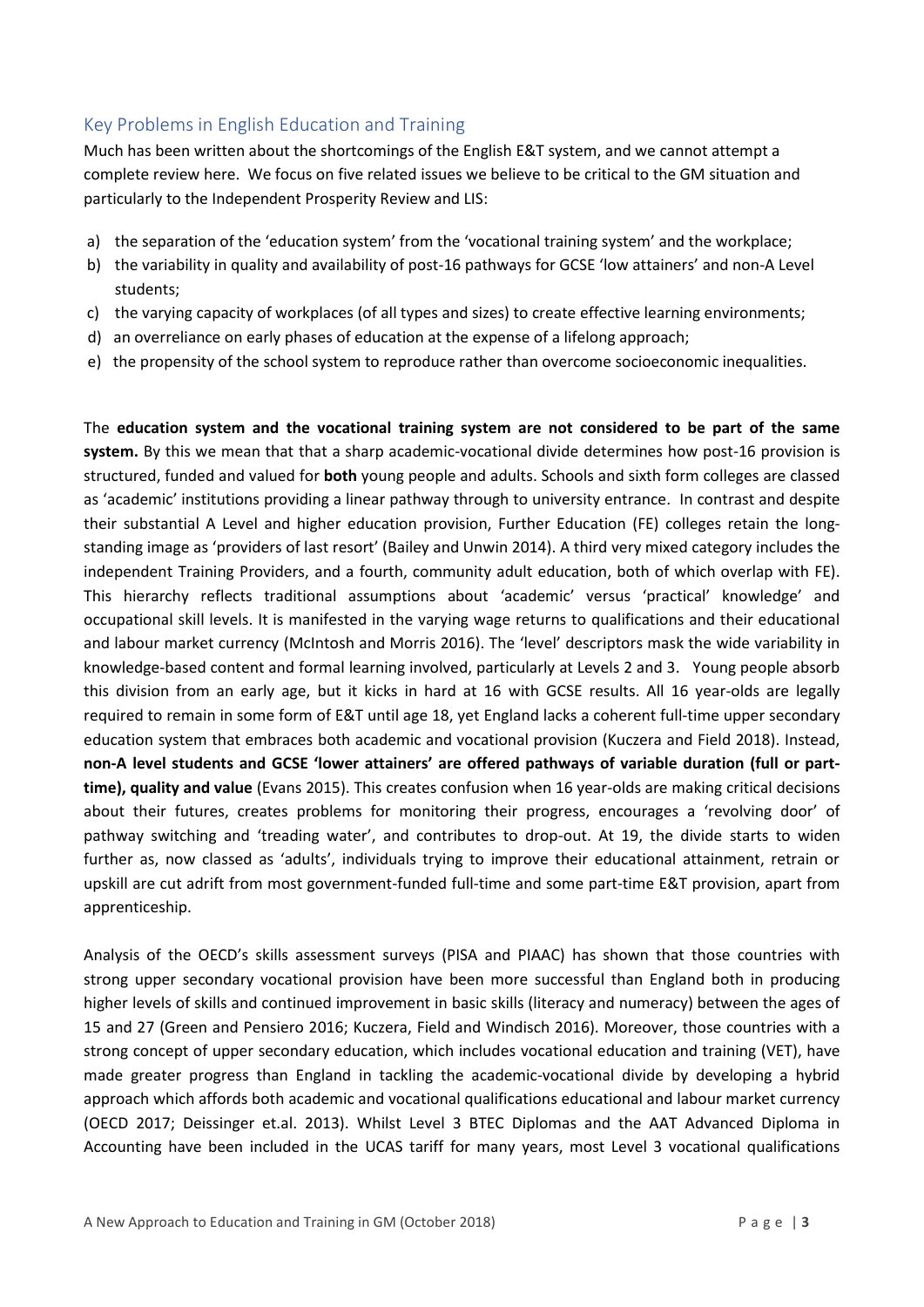(VQs) have not<sup>2</sup>. This reflects the considerable variation in content and number of 'guided learning hours' at Level 3. Recently more VQs have been added, but inclusion in the tariff does not guarantee that individual universities will accept them (Fuller and Unwin 2012). This problem seems only partially to be tackled by the new T levels. Currently, the DfE website states that "Students who achieve a T Level will get a certificate recognised nationally by employers which will set out what they have achieved as part of the programme". It is not clear whether employers will be recognising a T Level student's completion of an upper secondary level of education and/or some form of occupational competence. The website also states that "T Levels are expected to replace many of the vocational and technical education qualifications currently offered to post-16 technical education students", an aspiration that was also raised for the 14-19 Diplomas introduced in 2008 and withdrawn in 2013. To compete with A Levels, BTEC Diplomas and VQs that act as a 'licence to practise' (e.g. Level 3 Dental Technology), any confusion about the educational or labour market currency of T Levels will be highly problematic for young people, parents, E&T providers and employers. We discuss later in this paper how GM might address these problems by developing a local approach to hybridity with employers and universities.

One consequence of this situation is its perpetuation of socio-economic inequalities and contribution to low social mobility. Perhaps equally problematic in the current context is the **separation it engenders between E&T and the workplace.** The education system has been seen as needing to provide a ready made supply of well prepared workers, **neglecting both the importance of the workplace as a site for learning**, and with it the employers' role and the influence of labour demand on incentives for prospective workers. Low quality jobs with low demand for and utilisation of skills are a barrier to the development of skills through the education and training system. Findings from the latest British Skills and Employment Survey show that between 2012 and 2017, the growth of skills demand has slowed and the levels of discretion afforded to employees over their work tasks declined (Henseke et.al. 2018). Employer investment in training stands at half the EU average and fell by 13.6 percent in real terms between 2007 and 2015 (Dromey and McNeil 2017) This is a contributor to the UK's low productivity relative to many other EU countries and GM's rate of 88% of the UK average (ONS 2018; Bughin 2018; Crafts 2018; Forth and Aznar 2018; GM Labour Market and Skills Review 2017/18).

The disconnect between the education system, the training system and the workplace presents a barrier to the development of local economic development strategies integrating supply and demand for skills. Education and training providers are responding to centrally-driven accountabilities and funding, which prioritise learner numbers regardless of whether there is demand for those skills and qualifications in the local labour market. Correspondingly, there tends to be little focus on changing the workplace (management practices, investment in training, progression opportunities) as a strategy for stimulating demand for more as well as new forms of E&T to increase skills levels. Despite the problems highlighted above, many workplaces (of all types and sizes) do create effective learning environments that recognize the learning potential of their employees (Felstead and Unwin 2016). They work well with E&T providers to organize high quality training programmes. **The challenge is to harness this expertise and experience**.

A fourth problem with the E&T system is **an overreliance on early phases of education** to resolve problems of low and unequal educational outcomes, in place of a lifelong learning approach, reflected in a long run decline in post-16 and adult funding. In 1990–91, spending per student in further education was nearly 50%

A New Approach to Education and Training in GM (October 2018) P a g e | **4**

1

<sup>2</sup> See:<https://www.ucas.com/advisers/guides-and-resources/information-new-ucas-tariff-advisers>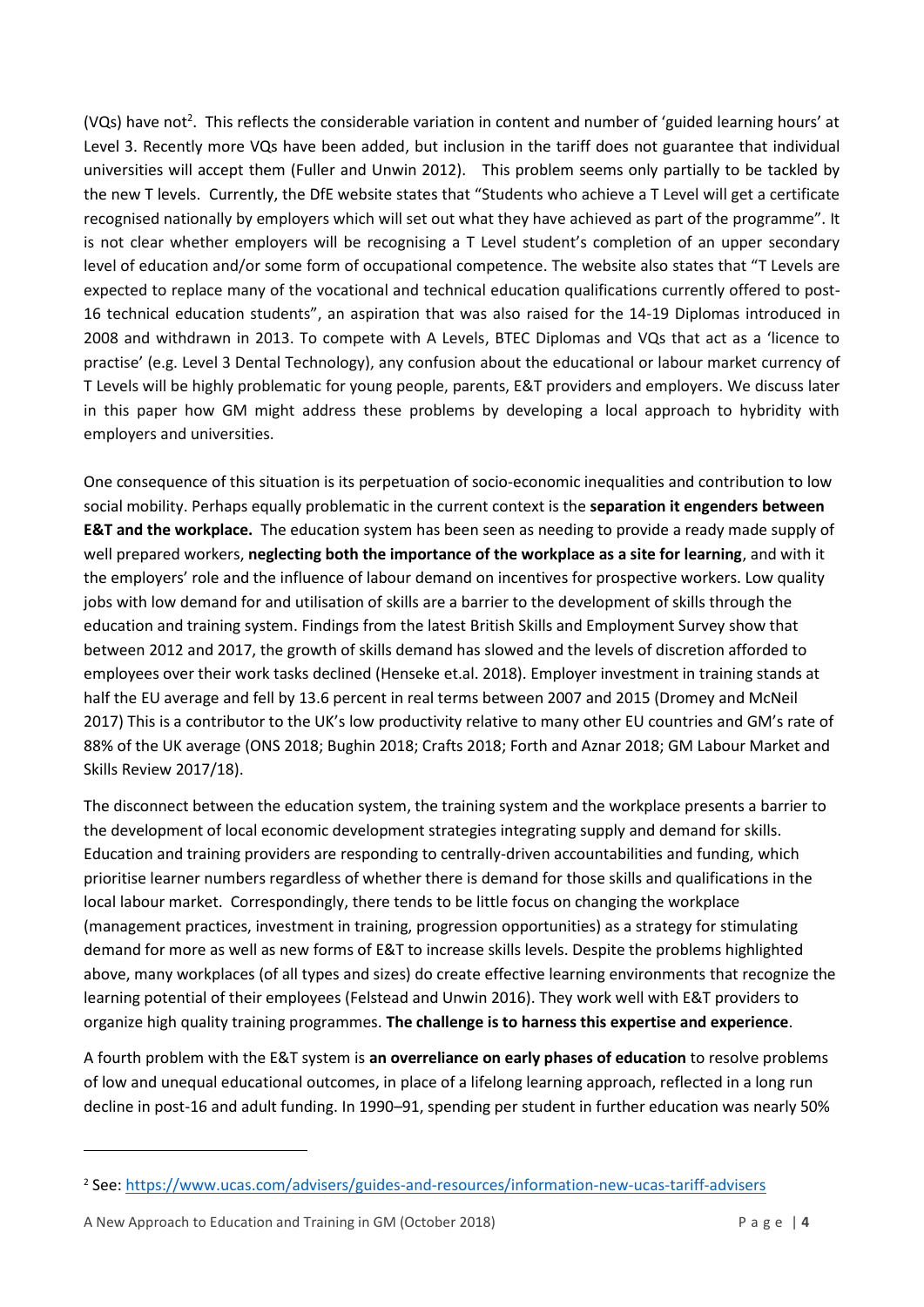higher than spending per student in secondary schools, but it is now 8% lower (Belfield et al 2017; Belfield et al. 2018). Funding for adult education and apprenticeships fell by 45% in real terms between 2009 and 2018 (Belfield et. al. 2018). These authors also show that different FE funding systems have different underlying principles. Hence, 16-18 funding reimburses providers based on government estimates of cost, but the advanced learner loan system for adults aged 24 and over requires them to cover course costs without any protection against low earnings. The loan system and the rise in HE tuition fees both contributed to the dramatic collapse in the number of part-time undergraduates (down 51% between 2008/09 and 2015/16) and the reduction in the numbers of adults enrolling on Level 3 and 4 programmes. The rise in fees, and hence the decision by the HE sector to increase recruitment to Degrees has also affected the supply of subdegree programmes, notably Foundation Degrees, HNCs and HNDs, which had been seen as central to increasing technical and applied professional expertise (Phoenix 2018; see also progress report from the Civic University Commission<sup>3</sup>). Funding changes have also hit apprenticeship numbers. Since the introduction of the Apprenticeship Levy in 2017, the number of 'starts' in GM has fallen in line with the national trend. Although the GM Labour Market and Skills Review 2017/2018 notes the year-on-year fluctuations in starts, monitoring the impact of the levy is critical because, as the IFS notes, despite the fact that only 2% of employers will pay the levy, at least 60% of employees are likely to be working for a levypaying employer. Again reflecting the national picture, the number of apprenticeships for 16-18 year olds has fallen (47% are aged 25+) raising questions about the sustainability of this route for school leavers.

In arguing that there has been an overemphasis on early phases, we are not disputing the evidence of the importance of investment in the early years for later life outcomes, nor of the value of public investment in high quality schools. But the neglect of later stages is a mistake for two reasons. First, the individual, social and economic determinants of educational attainment do not disappear at the end of educational phases. There is a continuing need to support learners throughout their educational journey, which may mean increasing funding for those who have got behind as they progress through the system. Second, the economic challenges we face demand an emphasis on stocks as well as flows. Two thirds of the workers who will be in the labour market in 2030 have already completed compulsory education (Dromey and McNeil 2017). They are a key resource. But the current system barely focuses on the upgrading of skills for existing workers. As Fuller and Unwin (2017) have demonstrated, apprenticeship is typically being used to accredit existing skills of employees (particularly at Level 2) rather than developing substantive levels of new and higher skills. Existing workers are of course a diverse group whose needs and barriers to training have been documented in many studies, but they continue to be treated as a homogenous group.

Some of the effects of this lack of attention to lifelong learning have been revealed in our current work, funded by the Nuffield Foundation, on young people who do not achieve a grade C (now 4) in English and Maths GCSE. Nationally, the majority of these young people do not make progress in English and Maths between 16 and 18, and 10% are not in a sustained education, training or employment destination six months after their GCSEs (Velthuis at al. 2018).<sup>4</sup> In our recent project on construction skills training in GM (Lupton et al. 2018), we found very limited opportunities and a lack of clear progression pathways for adult learners, and the same problems about lack of progression were highlighted by stakeholders in a consultation on the E&T system under devolution that we jointly ran with New Economy in 2015. The GM Labour Market and Skills Review 2017/18 also points to these problems. The majority of FE provision in 2016/17, including apprenticeship, was at or below Level 2 (195,850 learners compared to 93,290 at Level 3

**.** 

<sup>&</sup>lt;sup>3</sup> See:<https://upp-foundation.org/report-identifies-a-crisis-in-adult-education-as-a-major-threat-to-the-uk-economy/> <sup>4</sup> In a later phase of the project, we will be able to produce similar data for GM.

A New Approach to Education and Training in GM (October 2018) P a g e | **5**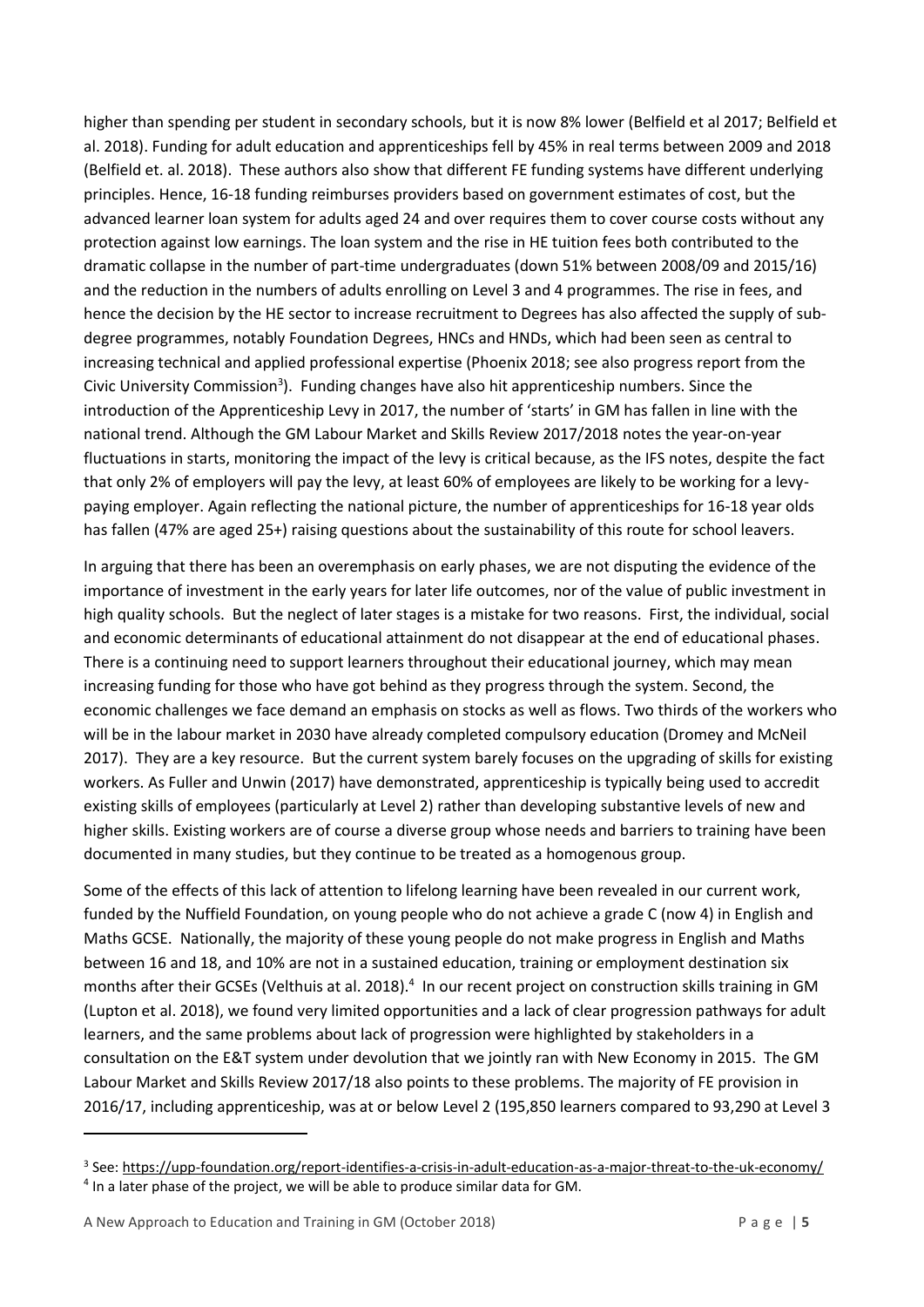and 4,730 at Level 4 and above)<sup>5</sup>. Given the very challenging funding environment for vocational training and the demands coming from a changing labour market and for better productivity and economic growth, GM will need to find local solutions to build a more robust platform for progression that will increase skills at Levels 3, 4 and 5. This includes supporting people already in the workforce at Levels 2 and 3 to move on to Level 4 and 5 programmes.

The final key issue we focus on is the **propensity of the school system to reproduce rather than counteract socio-economic inequalities,** meaning that despite decades of policy effort by successive governments, socio-economic gaps in education remain very wide and little progress has been made on social mobility (Social Mobility Commission 2017). This is not a GM problem particularly. In fact, GM tends to do rather better than the national figure in terms of the attainment of disadvantaged students.<sup>6</sup> It is a widely documented problem of the English system, which is also characterized more generally by highly differentiated outcomes. International studies of student achievement in the last 15 years have consistently established that England has among the widest gaps between higher and lower achievers of any OECD country and a longer 'tail' of low achievement, suggesting that more young people are being left behind in a system in which the average performance is close to the OECD average.

This is not a problem that can be solved by school improvement or even by broader education policy on its own. Most of the causes of educational inequalities lie outside the school/college: in inequalities in material resources; in the practical and emotional challenges of living in poverty; in the different educational, social and cultural capital deployed by different social class groups; and in the economic opportunities available in different places, and their impact on future expectations. These issues can be seen as the 'social determinants' of educational achievement gaps, and policy efforts to reduce education gaps need to focus on these as much as they do on education. However, education policy is also missing the mark. The current and recent focus is largely on tackling failing schools, improving teaching and leadership, and implementing specific and short-term interventions that are demonstrated to 'work'. But these occur in a broader context: one of narrowing curriculum design, less forgiving assessment, a high level of pressure on schools to deliver increasing levels of attainment particularly in English and Maths, and an increasingly fragmented and competitive system. Research demonstrates that these wider policies are leading to a range of practices that create failure and marginalisation for the most disadvantaged learners (Reay 2017). These include: exclusion and social sorting within institutions (Kutnick et al. 2005, Gillborn and Youdell 2000); the deployment of the least experienced teachers to the learners who need the most support (Allen et al. 2016); standard and limited 'pedagogies of poverty', focused on behaviour management; and rote learning of basic facts, tests and marking, which neither engage nor stretch students who do not have access to a wide range of other educational resources (Lupton and Hempel-Jorgensen 2012).

Evidence on Academisation also suggests that this is not, per se, a route to a higher equity system. Some large Academy chains working mainly in London have been particularly successful overall and with disadvantaged learners. However, there is considerable variability between Academy chains and some schools are not in chains (Hutchings et al.2014). Although there remains collaboration between schools (and between schools and colleges), 'Academisation' has also had the effect of making collaboration at the local

1

<sup>5</sup> These data use level descriptors behind which sit a complex range of different programmes. What we cannot see from these figures, for example, is how much of the Level 2 provision is in English and maths, either GCSE resits for 16-18 year olds or basic skills provision for adults, how much is Level 2 provision with a clear progression route to Level 3, how much apprenticeship etc.

<sup>&</sup>lt;sup>6</sup> See evidence submitted by IGAU (A.Macdougall) to the evidence review.

A New Approach to Education and Training in GM (October 2018) P a g e | **6**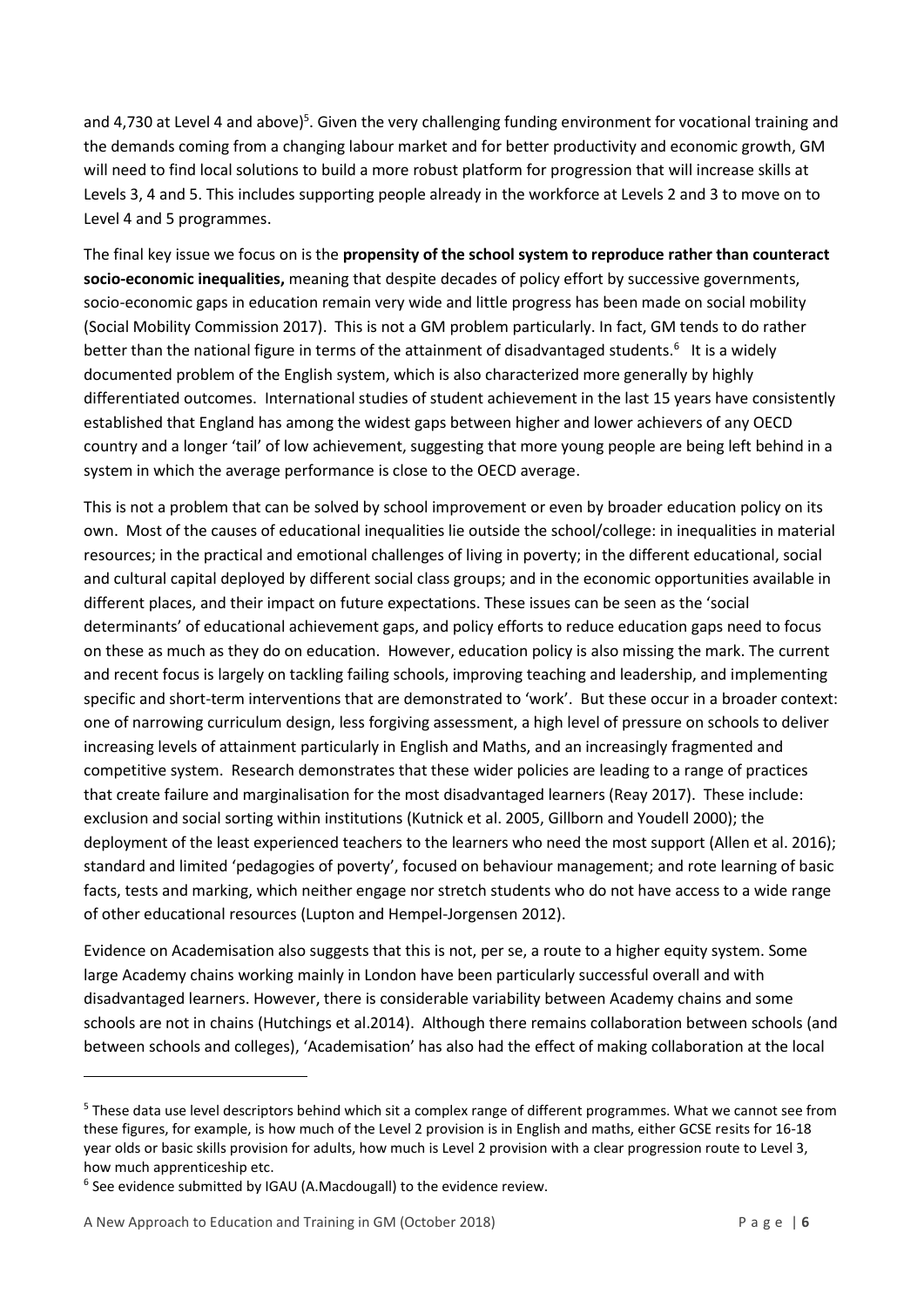level more difficult in an increasingly fragmented system with multiple non-geographic federations all with their own objectives, policies and ambitions and a much smaller 'middle tier' providing structures for connection and knowledge mobilisation (Kerr and Ainscow 2017).

Our argument here is that these more systemic issues need to be adequately addressed in order to give individual interventions a chance to add up to significant changes in educational opportunities. While this is a big task, there is evidence and examples to draw on – for example a large body of work on 'productive pedagogies' (Hayes et al. 2005, Munns et al. 2013), and international examples of systems which manage much lower rates of exclusion by packing resources around children with additional needs and by focusing on development rather than external assessment (Sahlberg 2015, Crehan 2016). Ofsted's recent acknowledgement that its focus on performance data rather than on processes of teaching and learning has contributed to reductive curriculum design is also a significant signal that the status quo can be changed.<sup>7</sup> We obviously do not have space in this paper for a detailed review of policy alternatives across the many areas involved. Should there be in interest in addressing these more systematic issues, we are willing and able to provide such material and further policy/practice recommendations.

# <span id="page-9-0"></span>Towards a New Approach

#### <span id="page-9-1"></span>The Goal: System Transformation

Our critique of the English E&T system is not meant to imply that there are no policies that have been successful nor that there are not excellent initiatives co-produced by the range of public and private sector actors who interact on a regular basis within the system. Our claim is that, **as a whole,** the system is not functioning optimally to produce the desired outcomes in relation to enabling individuals to fulfil their potential, ensuring a skilled and adaptable population, and reducing inequality across the lifecourse. In this context, attempts to do better within the existing frame can have a limited impact. Good initiatives are often short-term because they rely on individual energy and commitment or seed corn funding. More fundamentally, attempts to improve outcomes without tackling more fundamental system problems can sometimes make things worse, increasing pressure on learners, diminishing their engagement and enjoyment, or directing them into sub-optimal choices. To give just one example, pressures on schools to raise standards (i.e. examination results) can lead to the practice of 'off-rolling' students who cannot contribute to aggregate results. Ofsted has calculated that 19,000 Year 10 pupils in 2016 did not progress to Year 11 in 2017 in the same secondary school, with Academies appearing to lose more pupils proportionally than local authority schools, with the latter also absorbing more of those who moved schools.<sup>8</sup>

For this reason, we propose that what is needed is not just more initiatives (although we do propose some), nor a focus on raising outcomes to the national average, but an expanded and more ambitious strategy for E&T that shifts away from transitory and siloed supply-side initiatives and generic targets to build a more stable and resilient model capable of contributing to shared prosperity across GM.

The challenge of change is considerable. In effect the E&T 'system' operates through **six different subsystems**. These deal with learners of different ages, divided at later stages by whether learners are on academic or vocational tracks (Table 1).

**.** 

<sup>7</sup> https://www.gov.uk/government/speeches/amanda-spielman-speech-to-the-schools-northeast-summit 8 See: https://educationinspection.blog.gov.uk/2018/06/26/off-rolling-using-data-to-see-a-fuller-picture/

A New Approach to Education and Training in GM (October 2018) P a g e | **7**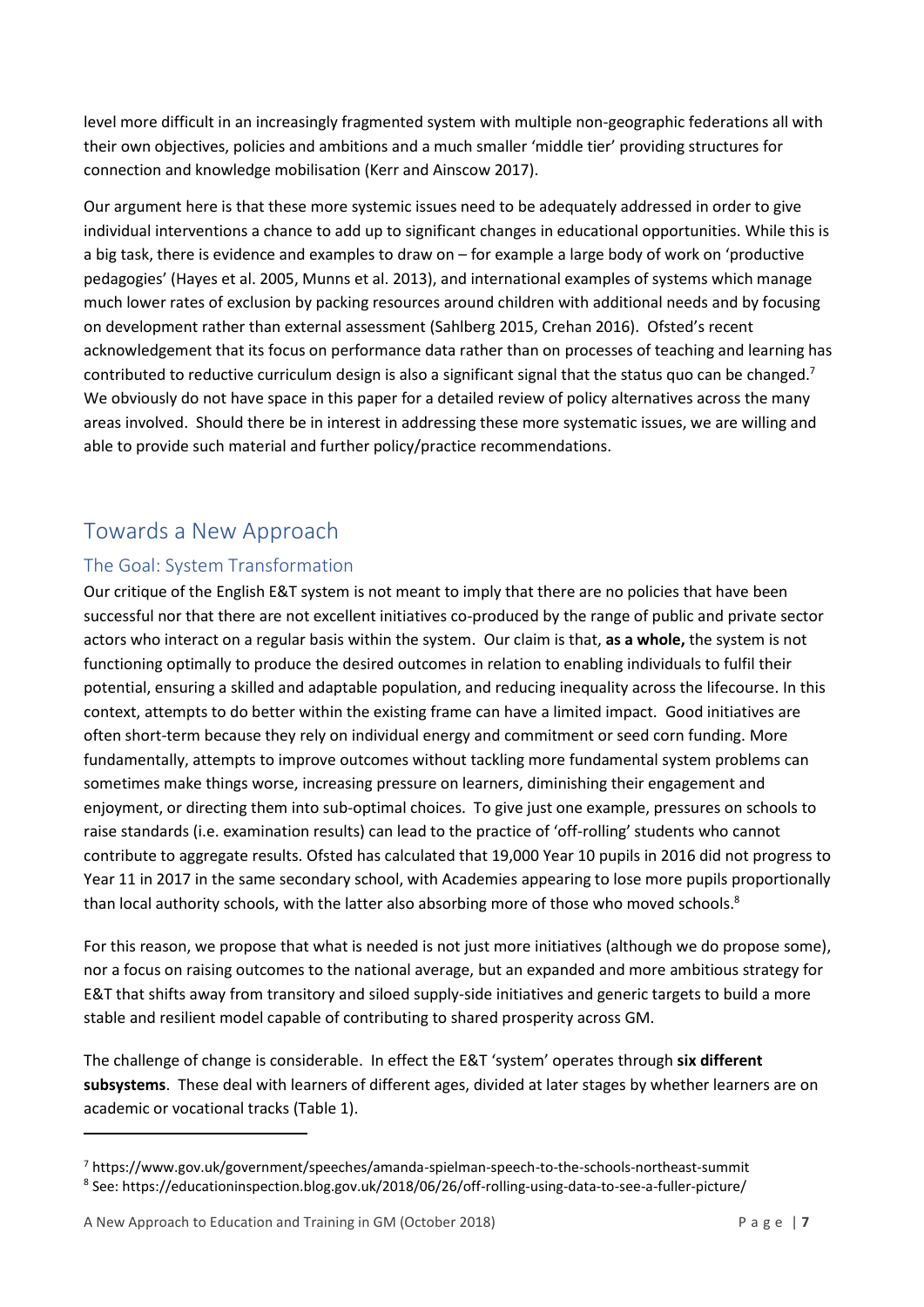|                                                                                                           | <b>Key Subsystem Features</b>                                                                      |  |  |
|-----------------------------------------------------------------------------------------------------------|----------------------------------------------------------------------------------------------------|--|--|
| Early Years                                                                                               | Private, voluntary and LA providers (including school reception classes); working to national      |  |  |
| Education                                                                                                 | curriculum and assessment targets; inspected by Ofsted. Funded by parents and by government        |  |  |
|                                                                                                           | for entitled groups (3 and 4 year olds and some 2 yr olds).                                        |  |  |
| Primary                                                                                                   | LA schools. Academy schools (independent, state funded). Private schools. Working to national      |  |  |
|                                                                                                           | assessment targets. Academies can determine curriculum. Inspected by Ofsted. Funded by             |  |  |
|                                                                                                           | government (parents in case of private schools) on per pupil basis plus premia for certain pupils  |  |  |
|                                                                                                           | with additional support needs.                                                                     |  |  |
| Secondary                                                                                                 | As for primary but primary and secondary schools in an area are not necessarily connected and      |  |  |
|                                                                                                           | each has end of phase targets.                                                                     |  |  |
| $16 - 18$                                                                                                 | Main state funding block from Education and Skills Funding Agency (ESFA) covers school sixth       |  |  |
|                                                                                                           | forms, Sixth form colleges, FE colleges, independent training providers, Special Post-16           |  |  |
|                                                                                                           | Institutions (SPIs), special schools, special academies, local authorities (LAs); employer         |  |  |
| contributions to apprenticeships (both levy and non-levy) and to equipment for vocational                 |                                                                                                    |  |  |
|                                                                                                           | provision; 16-19 bursary for disadvantaged students working to national guidelines for 'study      |  |  |
|                                                                                                           | programmes' and maths and English provision for young people without GCSE grade C, but             |  |  |
|                                                                                                           | colleges can determine balance of academic/vocational provision; inspected by Ofsted (and FE       |  |  |
|                                                                                                           | Commissioner for colleges); strong competition between providers for 16-18 year olds.              |  |  |
| $19+$ not in                                                                                              | Range of provider types (as per 16-18); Adult Education Budget (ESFA) fully funds basic skills     |  |  |
| higher ed<br>courses and first Level 2 or 3 vocational qualifications for 19-23 year olds; Adult Advanced |                                                                                                    |  |  |
|                                                                                                           | Learner loans; some flexibility for providers to fully fund low-waged adults; separate funding for |  |  |
| Offender Learning and Skills Service; full cost provision; employer contributions to                      |                                                                                                    |  |  |
|                                                                                                           | apprenticeships (both levy and non-levy) and to equipment for vocational provision; inspection     |  |  |
|                                                                                                           | as for FE colleges plus from professional bodies (e.g. General Dental Council) for 'licence to     |  |  |
|                                                                                                           | practise' provision; outside government funding, full freedom to design curriculum.                |  |  |
| Higher                                                                                                    | Provision based in universities (including private) and some FE colleges; Office for Students      |  |  |
| Education                                                                                                 | funding plus student fees cover teaching costs; research funding from Research England; wide       |  |  |
|                                                                                                           | range of other funding (e.g. employers, alumni, benefactors etc); increasing battle over           |  |  |
|                                                                                                           | autonomy as government sets targets (e.g. graduate destinations; satisfaction; research            |  |  |
|                                                                                                           | assessment etc).                                                                                   |  |  |

#### **Table 1: Funding and Delivery Arrangements in the Education and Training System: A Summary**

Each of these its own problems of fragmentation and competition - for example between schools, sixth form and FE colleges and apprenticeship providers - which inhibit local collaboration. Each also has different accountabilities and targets, geared to the end of their particular phase, which provide different and sometimes perverse incentives. For example, primary schools are incentivized to focus on teaching to the test in order to maximise performance on standard benchmarks, rather than concentrating on preparing students for the demands of the secondary curriculum. Each system has different funding mechanisms, which makes it hard to build progression pathways. Workforce supply and development also varies. Many workplaces, as we noted above, sit outside the system, although many are connected. Every subsystem includes a marketised approach involving provider competition and the need to diversify funding streams.

The challenge as we see it is not so much to improve the individual transitions between one subsystem and the next, but to see the six subsystems as connected areas of learning within **a single framework designed for lifelong learning** and **progression** (whether this is academic or vocational or both), **and for greater equity**. Moreover, improving E&T provision and outcomes alone will not be sufficient – E&T also needs to be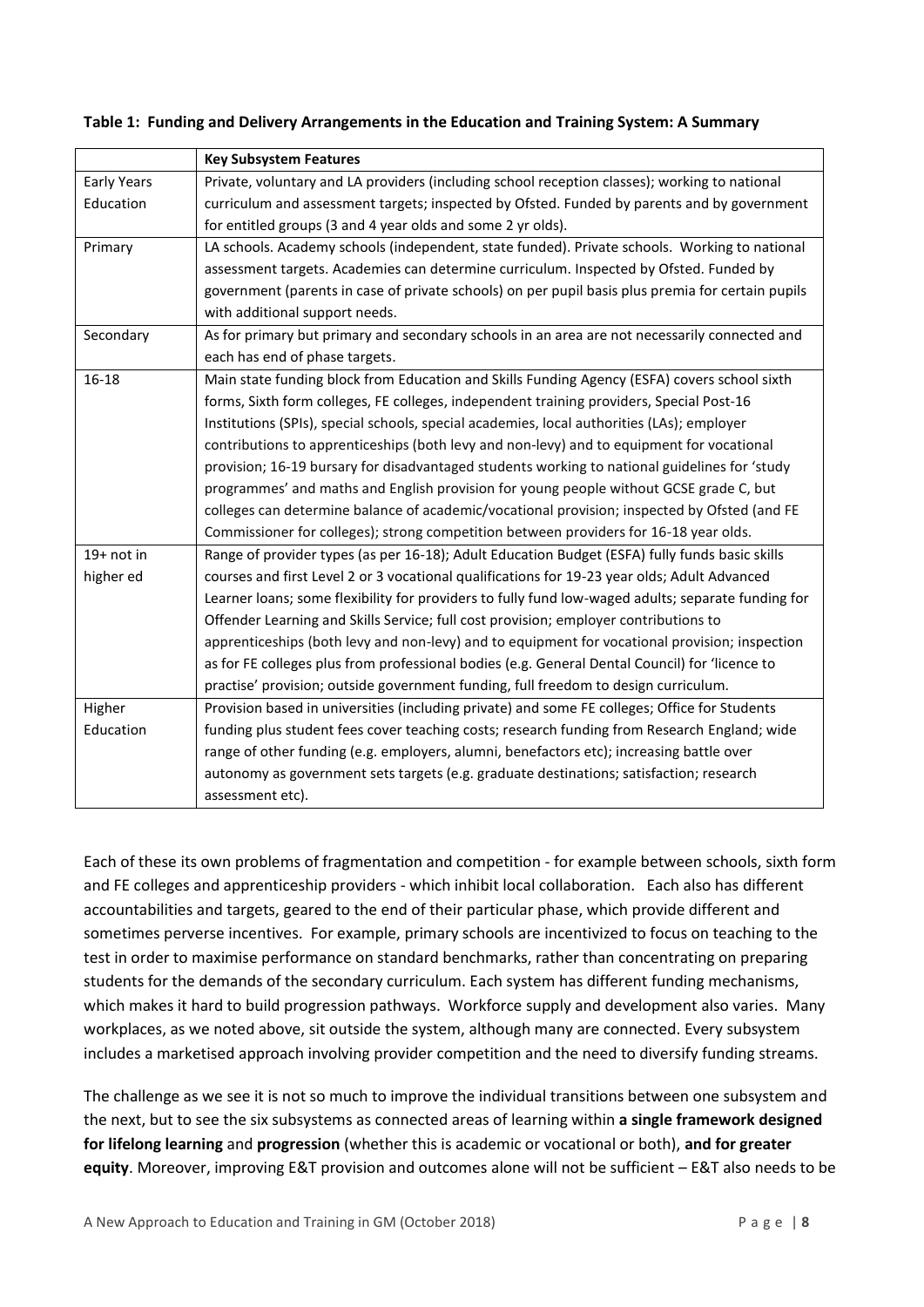aligned with efforts to improve job quality, skills demand and utilisation, and workplace management.

Drawing on Mazzucato's (2018) concept of the 'entrepreneurial state', we argue that meeting this challenge is a role for the state (in this case the local state in the form of the GM Mayor and Combined Authority). The state should not be confined to correcting market failures, but have an active role in shaping a 'symbiotic' ecosystem that actively recognises and supports co-production.

#### <span id="page-11-0"></span>The Devolution Opportunity

Narrowly defined in terms of the transfer of powers and funds from central government, devolution (in itself) represents very few opportunities for this kind of transformation (Keep 2016). The only budget area to be devolved (from 2019/20) is the Adult Education Budget (AEB), about half of which is earmarked for provision of courses to which learners are legally entitled to funding (English, maths, first levels 2 and 3, courses for unemployed people and traineeships) and the remainder for other courses/training including what was formerly known as 'community learning'. Control over apprenticeship funding and commissioning is not devolved and nor is funding for early education, schools, sixth form colleges or FE colleges (for education for 16-18 year olds). Given the lack of city-region devolution in the E&T system, most policy commentators working in this area have made proposals relating to the North as a whole, LEPs or local authorities, or the DfE's Opportunity Areas. We summarise recommendations from recent relevant reports<sup>9</sup> in Appendix 1, since they provide useful context and some useful suggestion for the GM policy conversation, even though not generally focused on the city-region level.

However, we argue that seen more broadly, devolution presents a significant opportunity. Devolution, in our view, is not a phenomenon confined to a shift downwards from central government of specific powers and budgets. It needs to be seen more broadly as a shift to a new mode of urban governance, with strategic coordination and decision-making also moving upwards from individual local authorities, and with new networks, links and partnerships formed vertically and horizontally (Lupton et al. 2018, forthcoming). Its objectives, as set out by Core Cities (2013) are: to enable cities to reform services locally according to the needs and strengths of local places; coordinate across services and join them up locally, enabling greater focus on prevention; and to link economic and social policies, designing economic policies in order to improve living standards and reduce social and spatial inequalities, and social policies in order to drive productivity increases and stimulate growth. Blond and Morrin (2014) argue that place-based integration is in fact the only way in which complex and interlocking social problems and challenges can effectively be addressed and costs reduced; decades of vertically 'siloed' social policies emanating from individual Whitehall departments having been demonstrably not up to the job.

As Greater Manchester's devolution experiment develops, we are also seeing a greater emphasis on the potential it offers for a broader collaborative approach with local organisations working together on local problems. As the Greater Manchester Mayor argued recently, devolution is "*not just a series of technical changes to the machinery of Government. It has had a profoundly positive effect on the culture of our cityregion. It has created a new energy; a sense of possibility; a shaft of light in an otherwise gloomy political scene. It has allowed us to give a level of engagement to our leaders in business, the universities, the faith and voluntary sectors in developing new policy solutions that you can never provide from a national level"* (Burnham 2018). His comments capture what Ayres (2016) has described as a new form of 'informal governance' driving change in devolved city-regions, and Lorne's description of "a shift from contractual to

 $\overline{a}$ 

<sup>9</sup> We exclude our own reports and those produced by GMCA, since these may be regarded as already 'in the system'.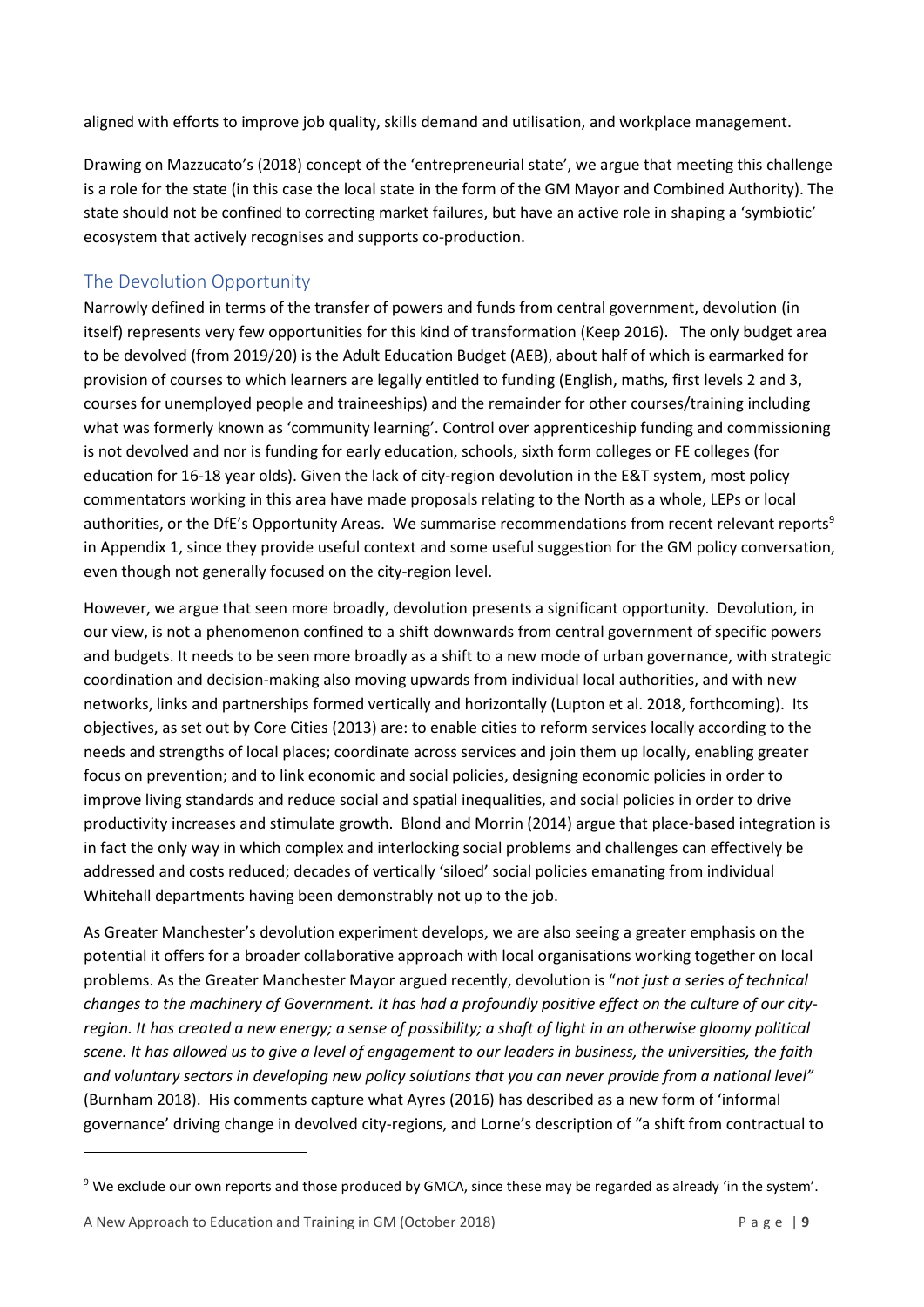relational modes of interaction" and a system of "managed consensus" in GM Health and Social Care devolution, and may be linked to Haskel and Westlake's (2018) recent analysis of the increasing importance of 'intangible assets' in both the economy and society . Whilst these authors emphasise the continuing importance of 'tangible assets' such as transport, housing, manufacturing plant etc (which might be seen as the traditional stuff with which city leaders are concerned), they also focus on the complementary value of social networks, social relations, expertise, ideas and knowledge sharing.

The argument we develop in this paper is that while the devolution of some powers in some policy areas has been necessary to enable system change locally and to kick-start these governance shifts, it is not the case that further devolution of powers is necessary in every case to enable further change. Processes of collaborative urban governance have been developed and demonstrated. While we recognise that some further powers may be needed to enable some local solutions to be developed in E&T, we also argue that there is considerable scope for change within existing powers if GM applies the wider learning from devolution in other policy areas.

#### <span id="page-12-0"></span>The Example of Health and Social Care

Greater Manchester's approach to health and social care devolution exemplifies how place-based thinking is being put to work in practice.

A key point to bear in mind is that the origin of health and social care devolution is not a general belief that devolved solutions are better. It arose in the context of national moves to health and social care integration in order to address rising costs and effect a fundamental shift to preventing ill-health rather than treating poor health. Designing integrated services at the local level is an experiment in dealing with long-standing and seemingly intractable problems in the national system. This makes it an interesting example in relation to the E&T system.

Figure 2 sets out the health and social care transformation plan diagrammatically. The diagram shows three levels of managed collaboration, of slightly different kinds, signalled by the headings to the left of the diagram.

The top row is **locality-based**, with the establishment of local care organisations with integrated health and social care budgets and a single commissioning framework to respond to local needs.

The middle section describes five **transformation themes**, at the GM level. These address key aspects of the system that need to change in order to achieve a step change in outcomes and resource use (themes 1-4) and a set of enabling programmes involving reorganising system resources and mechanisms, such as Information Management and workforce development (Theme 5). Many of the actions under the transformation themes involve voluntary cross-GM collaboration with organisations buying into GM-wide standards and programmes such as primary care standards. The GM Early Years Delivery Model is another example of a similar approach.

Finally, there are **cross-cutting** themes. These cross-cut in the sense that they involve a GM wide approach, bringing multiple organisations together. However they are perhaps more accurately described as 'specific challenges' or issues of concern, such as cancer and diabetes. These have involved the development of crossorganisation strategies, including, in some cases, piloting new interventions before rolling out across GM. For example, a GM wide cancer strategy has been developed to support earlier diagnosis, improved and standardised and support for living with and beyond cancer. A pilot programme involving a free health check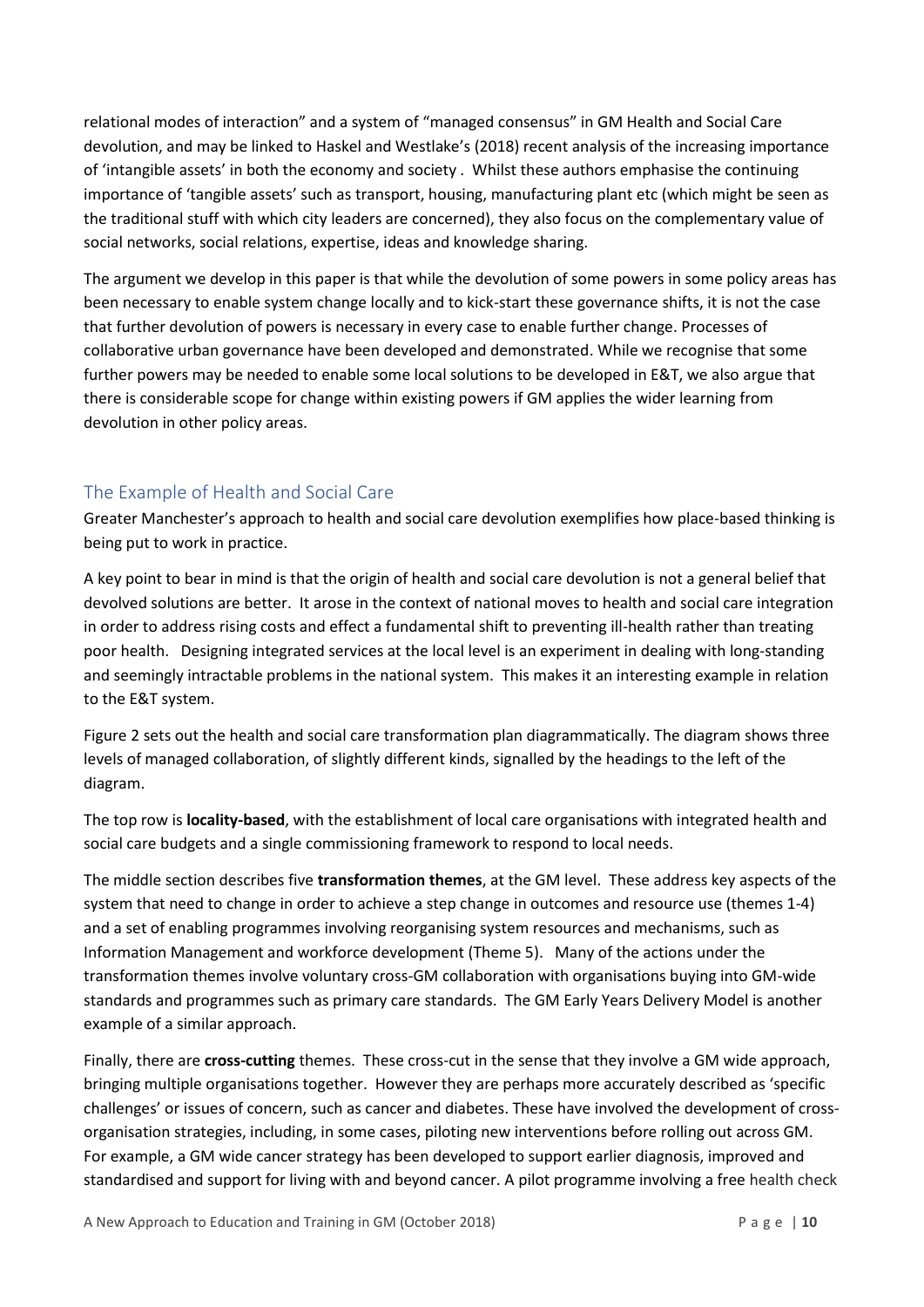and scan service for smokers and ex-smokers in supermarket carparks is being rolled out across GM following successful evaluation.



**Figure 2: The System Transformation Approach in GM Health and Social Care** 

Of course, in the health and social care arena, there are substantial tangible assets to be deployed - a £450m Transformation Fund as well as the ability to pool budgets and combine organisations, backed by central government, which is promoting health and social care integration nationally. However, the model suggests both the possibility of a holistic approach to a complex, multi-organisation system and the potential of mobilising intangible assets in a place-based collaboration. While there remain multiple institutions involved in this system, and they remain accountable to NHS England and bound by NHS frameworks and quality standards, there is an attempt here to create a symbiotic ecosystem in which challenges within and between subsystems can begin to be addressed through a co-production approach.

**Diabetes** 

#### <span id="page-13-0"></span>A Whole System Transformation Approach to Education and Training

We propose that a similar approach could be taken to the E&T system, embracing the six current E&T subsystems and workforce development. In Figure 3 we provide an illustration.

The diagram mimics the Health and Social Care diagram, showing the same three levels of managed collaboration.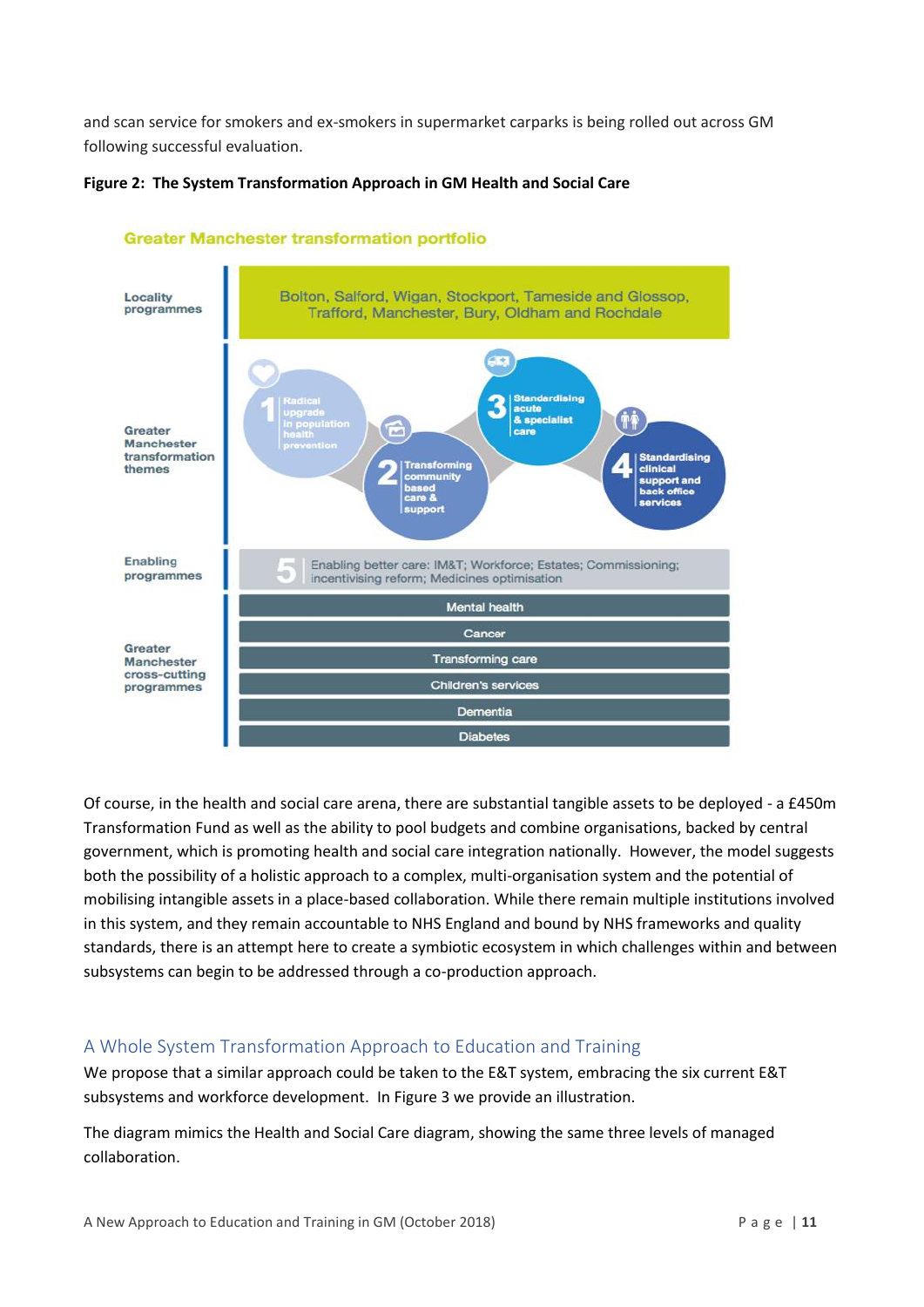

**Figure 3**: **Example of A System Transformation Approach for GM Education and Training**

**Locality-based programmes** in the E&T case could operate at a variety of different spatial scales, neighbourhoods as well as local authorities. The key issue is that they would involve multiple organisations working collaboratively to promote E&T outcomes in an area. There are numerous examples of such programmes in the history of area-based policy in the UK and abroad (Kerr and Dyson 2014), and in recent reviews of practice (Kerr and Ainscow 2017). They can involve: agreeing shared sets of outcomes; developing new or different measures of success; pooling budgets to fund locality wide services; sharing resources; developing curriculum pathways or pedagogic approaches in collaboration; agreeing to share responsibilities for specialist provision rather than competing to provide it at all sites; establishing boards or panels to monitor and manage exclusions; and participating in shared professional development programmes. Different organisational forms are found. One possibility in the current system is the formation of 'hard' federations of schools and colleges, although softer collaborations are more likely. The key point about including them in the diagram is that GM would seek to support and guide this kind of locality working and to share models and expertise.

**Transformation themes** would be identified as the key issues needing to be addressed in order to shift the dial at the GM level. We show some possible examples in the diagram. A key area to note here is the enabling programmes that might be needed to support the other transformation themes. In education as in health and social care, these may include workforce supply and development programmes, information and data management, or better use of assets and resources. These offer the potential for local organisations to address, collectively, some of the 'elephants in the room' – issues like curriculum design, progression and exclusions – and to collaborate across phases.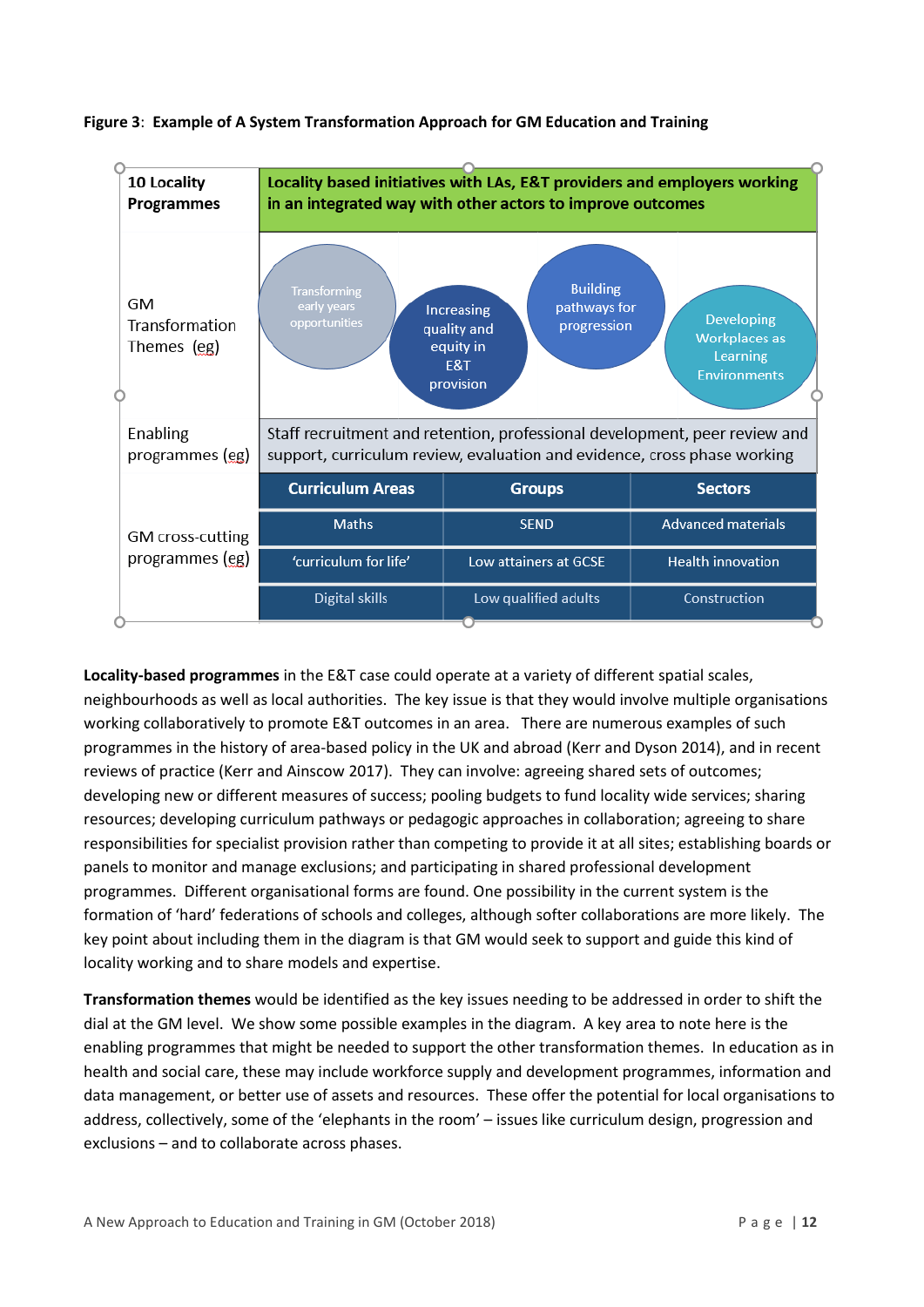We suggest that in the E&T case, **cross cutting programmes** might be usefully divided into three kinds, concerned with:

- specific **curriculum areas** which would span phases enabling cross-phase professional learning and innovation in curriculum design and pedagogies to enable progression.
- **specific groups**, for example children and adults with Special Educational Needs and Disabilities, disadvantaged students, low attainers at GCSE, low qualified adults, those with ESOL needs, or older workers.
- particular **economic sectors**, enabling demand-led training pathways to be developed across areas and phases, and tackling issues of high quality workplaces and employment practices as well as issues of training supply.

In our recommendations, we make specific suggestions for initiatives and programmes that might be developed in these areas, and which address some of the problems we identified earlier in the paper. We could develop these and others more fully, including drawing on UK and international examples of similar programmes, should GMCA want to pursue them. Our purpose here is to indicate how GM might move to a more systemic approach.

#### <span id="page-15-0"></span>Making it Happen

Our thinking here leads us to recommend that GM deploys its GMLIS review process to go beyond silo-based education and skills initiatives. The starting point is to lay the foundations for a more integrated and expansive E&T system capable of demonstrating to central government the benefits of city-region-scale approaches for educational outcomes, economic development, productivity and inclusive growth. Before turning to specific recommendations, we make some general points about how GM might move from the current situation to the kind of approach outlined here.

First, leadership would be a key issue and we make some suggestions of how this might be approached in the next section, given the current GM context.

Second, it will be necessary to create the conditions for the co-production of new policy and practice based on knowledge across the system and for collaboration across LA and subsystem boundaries. This may involve some re-alignment of portfolios and groups but the point here is not the creation of new committees or 'talking shops'. Co-production is an active process. The emphasis is on an R&D approach with professionals working together to design practical solutions to pressing problems.

Third, it is clear that, while many changes could be achieved by reprofiling existing resources within the system, some aspects would need new resources. These might take the form of new funds from central government or pilot projects. GM has the scale and diversity of institutions and types of provision to be regarded as a 'test bed' for new ideas. Wherever possible, GM should be setting up pilot projects accompanied by robust evaluation processes, some of which could attract government funding given that valuable evidence will be produced of use at a national level.

Fourth, we do not think that in the first instance, there is any call for new devolved powers. GM is at the early stages of thinking about its E&T system holistically. In many cases, the first stage is to understand how the system is working now and what needs to change. It may be the case that specific calls for powers, or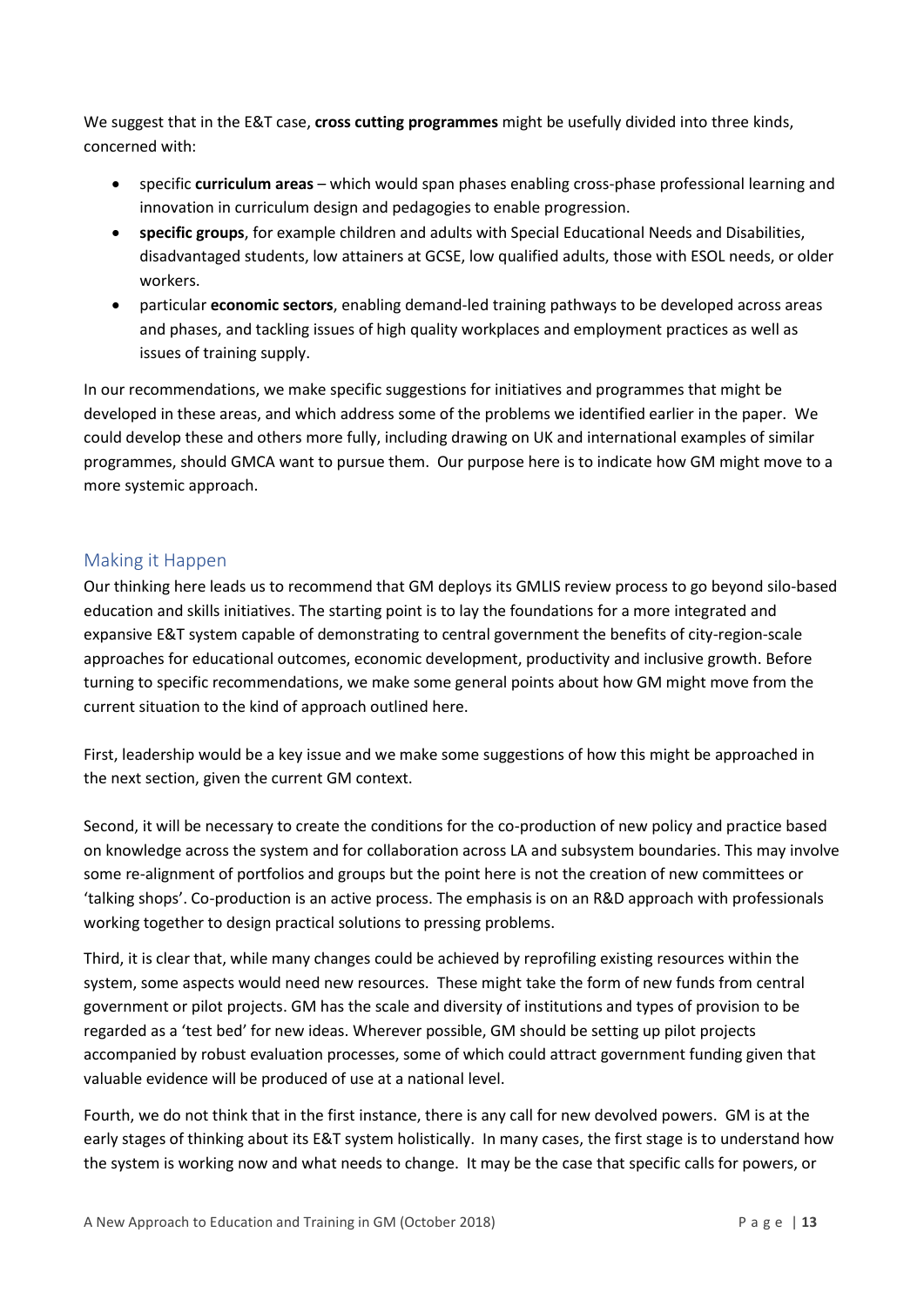for flexibilities within current powers, arise from that, but that is not necessarily the case. For example, analysis of why schools are adopting practices which lead to increased exclusion might reveal fear of Ofsted or Academisation. This might lead to calls for sub-regional powers over inspection, but it might also be the case that stronger collaboration around professional development, alternative provision and support services might be effective. GM might want to ask DfE for some flexibilities around inspection as part of pilot projects to explore different approaches. We have signalled where these kinds of implications arise in our recommendations. If not signalled, we think the actions can be taken within existing powers, although sometimes requiring calls for extra resources.

Fifth, we recognise that within the context of a centralised system, lines of accountability lie outside GM, and financial incentives are determined by national programmes, so the desire and capability to collaborate around GM goals, practices and standards will be constrained. Not all of this is a bad thing. In education, there are strong arguments for some national standardisation (for example, of qualifications) to enable geographical mobility, so it is to be expected that system actors will always be responding in large part to national not just local demands, pressures and incentives. However, as our ESRC-funded co-production project with New Economy demonstrated, there is a powerful latent willingness to collaborate and maximise expertise across GM, and this is also evidenced in the experience of the GM Challenge. Educators and trainers are primarily in their jobs in order to achieve the best for learners, and they are powerfully aware of the limitations of current systems. They tend to welcome collaboration where it serves learners' interests, and where it supports their work in cost-efficient ways (for example, buying into wider professional development programmes rather than having to seek these out individually themselves). A key issue will be to start with programmes which demonstrably add value to the existing system and which recognise professional concerns, i.e. with approaches that promote a self-improving system, rather than imposing new layers of bureaucracy and control.

Finally it will be necessary for the system to become a **learning system** and to this end we make two particular suggestions.

One is the need to develop the capacity (jointly with E&T providers) to learn from other systems in the UK and internationally. GM should not have to 'reinvent the wheel'. In particular, it will be important to learn from the London experience. Although the evidence suggests that London's educational success is not principally down to policy change but to compositional factors<sup>10</sup>, it is widely agreed that the city-region-wide systemic approaches taken under the London Challenge have strengthened the system in beneficial and long lasting ways. A thorough review of the evidence from the London Challenge is included in Macdougall and Lupton (2018b). The Challenge only included schools, so is incomplete from our perspective but nevertheless instructive. Key points include:

- A "Tri-level" approach with the alignment of national, local and school level drivers of improvement close working between officials, ministers and advisers
- 'Figurehead leadership' to provide vision and inspiration and galvanise support from practitioners and policy-makers
- A powerful sense of moral purpose and a positive framing
- Effective coordination, brokering, matching, deployment

**.** 

 $10$  Surprisingly, the stronger economy and labour market in London has not been systematically explored as a factor in its success.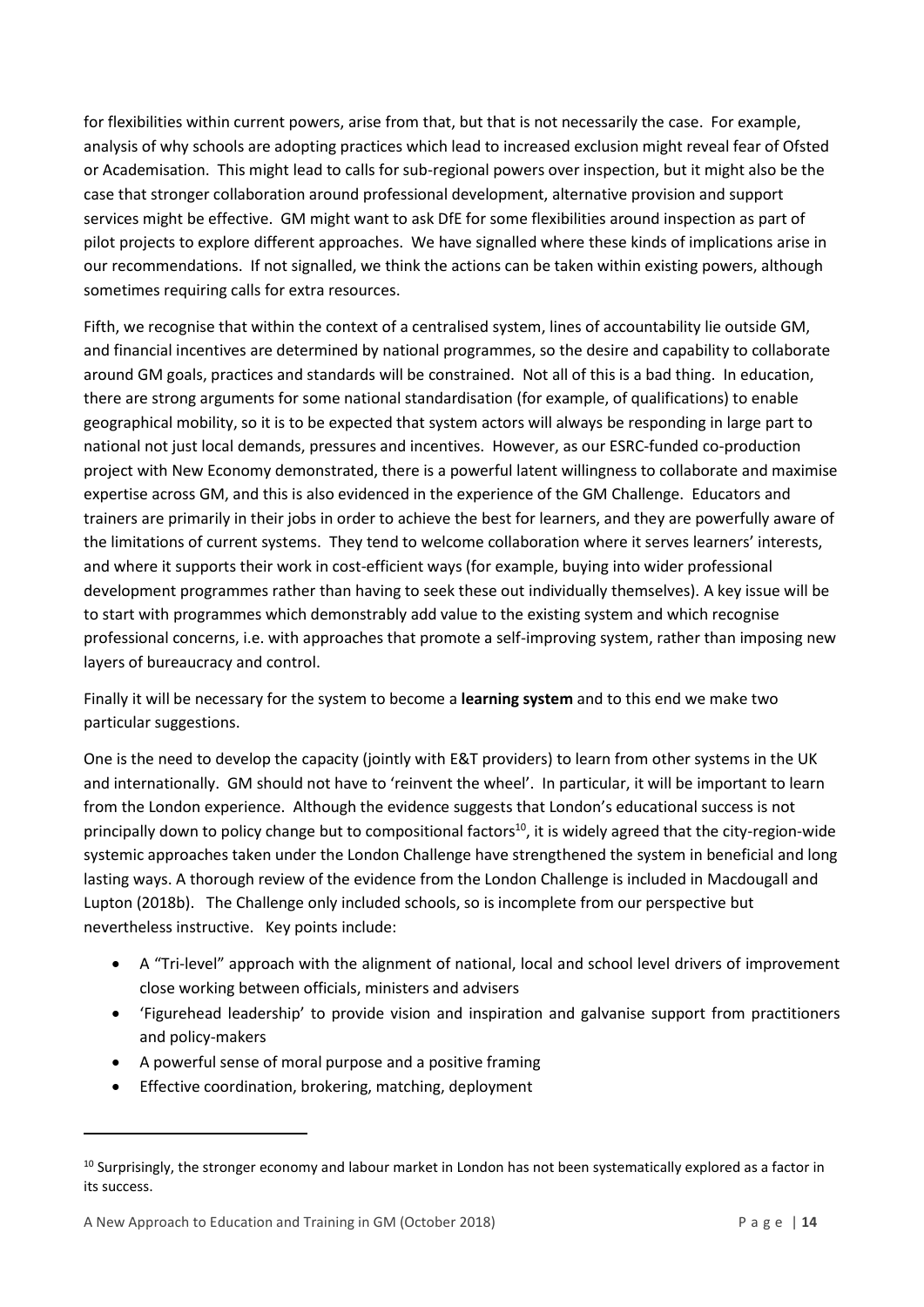- Use of system-wide data to identify key priorities and to link schools into similar 'families' as a basis for collaboration
- Engagement of experienced school leaders as advisors, working with schools in a bespoke way or as Kidson and Norris (2014) put it, "the appointment of credible professionals to play a challenge and support role to their peers".
- Fostering of school-to-school collaboration.
- A focus on disadvantage and narrowing attainment gaps, and on 'Keys to Success' schools and key boroughs facing the deepest challenges. These schools and boroughs were seen as key to driving improvement across the whole system.

Less well known than these school improvement elements are system capacity initiatives including: changes to Inner London pay scales which increased the threshold payments for experienced staff to encourage them to stay on; the Chartered London Teacher (CLT) scheme (for which over 40,000 teachers registered); professional development programmes focusing on the London context; making good use of Advanced Skills Teachers, who worked four days a week in their own school and one in other schools; and physical and virtual teacher networks such as a pan-London EAL group (Bubb 2014) . The Vice Chancellors of London universities also appointed a Higher Education Champion for London, who chaired a new group named SHELL (School-Higher Education Links in London) to coordinate partnership activities with every school and FE college. Many of these initiatives could be considered in the GM content and operationalised at relatively low cost.

A second way in which to strengthen the system as a learning system is to develop mechanisms for keeping the broad goals in view. Using the concept of 'productive systems' (Felstead et.al. 2009) could be helpful here. The GM E&T system is itself part of a national system and so subject to various forms of regulation and interference in the same way as a private sector company might be subject to the demands of its shareholders or to the family or individual that owns it. This structure facilitates and hinders the stages of production required to ensure education and training can be delivered and reshaped according to specified goals and need. The complementarities, range and depth of expertise and tensions within the productive system shift and change, but the latter tend to dominate conversations and so progress becomes stifled. Our gaze is deflected from analyzing (and understanding) fundamental questions such as: is the curriculum appropriate and stretching learners; do we have enough qualified teachers and trainers and how we can support their professional development; why are some employers providing much richer learning environments for their existing staff and their trainees and what can we learn from them; and what is preventing individuals from progressing and workplaces from raising their skill levels in GM? Answering these questions depends on knowledge and understanding of how the E&T system in GM is working now, rather than yet more forecasts of how skills will change or how many technicians or computer programmers will be needed in the future.

To develop better system intelligence, using an analytical tool such as Fuller and Unwin's (2004) Expansive-Restrictive Framework can help to monitor how far the system (or an organisation or programme of learning) is moving away from its goals and sliding towards a more restrictive approach to E&T. Importantly, too, it enables questions to be asked about the efficacy of the goals and whether they are themselves too ambitious or too limited. Developed and adapted over a number of years with E&T providers, employers and trade unions, the framework is intended to be a **working document** allowing users to populate the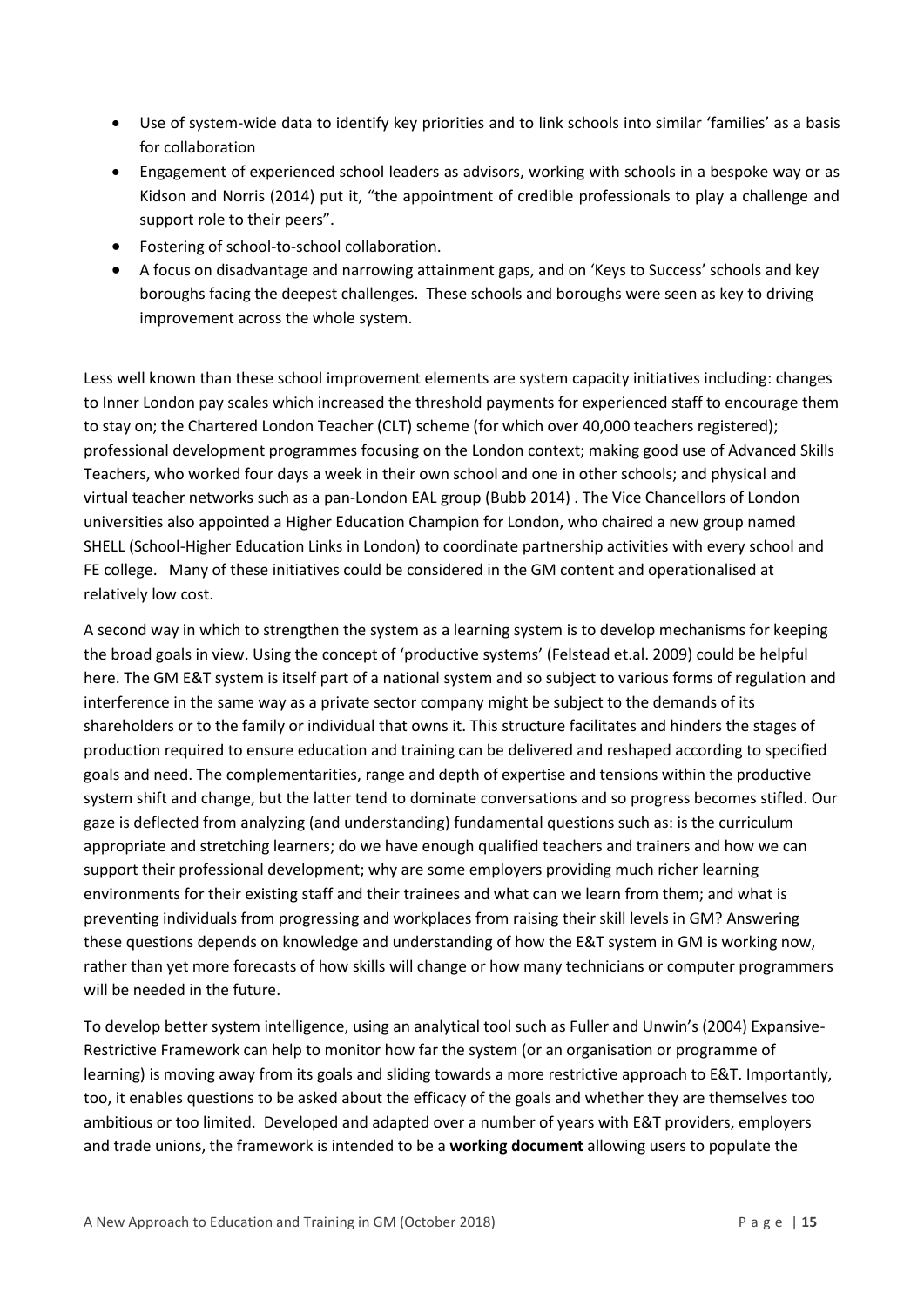columns with their own goals and challenges. We have adapted the framework to show how this type of tool could be deployed to for GM's purposes, and we show this in Appendix 2.

# <span id="page-18-0"></span>Recommendations

To begin to establish a systematic approach to the E&T system, we recommend that:

- 1) GMCA develops a dedicated executive leader (i.e. someone whose sole job is to develop this work, similar to the role of the Chief Officer of the GMHSCP) to support the political portfolio holder for Education, Skills, Work & Apprenticeships.
- 2) It makes a symbolic statement of intent to reshape the GM E&T system to improve it and support children, young people, adults and employers to fulfil their potential: the RSA's City of Learning initiative could be a catalyst.
- 3) It aligns its various boards for early years, education and employability and skills and employment more clearly within a 'whole system structure' and brings them together to deliberate on how they might increase cross-phase working.
- 4) It increases its capacity for cross GM and whole system analysis and knowledge sharing. This will necessarily include quantitative data analysis, with increased capacity to be able to understand progression across phases, not just aggregate outcomes at the end of phases. But it must also include developing better knowledge of how the system is working currently, drawing on practitioner knowledge, existing practice, and research focusing on key groups and issues of concern. An initial step might be to run a cross-GM series of workshops to pool intelligence, identify gaps in expertise, and increase intelligence capacity.<sup>11</sup> Methods and capacity to review the operation of the system (such as the expansive/restrictive model) will also be needed.
- 5) It develops, in collaboration with DfE, capacity for learning about other systems.
- 6) It begins to develop a transformation model similar to that in Health and Social Care and to identify some key themes for collective action.
- 7) It identifies funds and resources to establish, support and evaluate a handful of locality based collaborative programmes (mini Opportunity Areas), working with DfE, Ofsted, the RSC, BEIS, Unionlearn and others to enable them to develop innovative solutions to the challenges and issues identified here.
- 8) It establishes a set of 'task and finish groups' to examine key issues in the education system which are producing inequalities: such as rising numbers of exclusions and 'teaching to the test', and to develop cross GM responses. This should be supported with research evidence.
- 9) It establishes a GM Education Research and Practice Collaborative bringing together universities, Teaching and Research Schools and other partners to create a hub for conducting, synthesising and sharing education research to support policy and practice.

We now outline a set of specific initiatives, clustered under four themes, that could be developed to start to demonstrate the effectiveness of cross-GM action on specific challenges. None of these initiatives require new powers, though, in some cases, the evidence they generate may suggest that further development would not be possible without new powers.

 $\overline{a}$ 

 $11$  A similar approach is being used as part of the Early Years Strategy development.

A New Approach to Education and Training in GM (October 2018) P a g e | **16**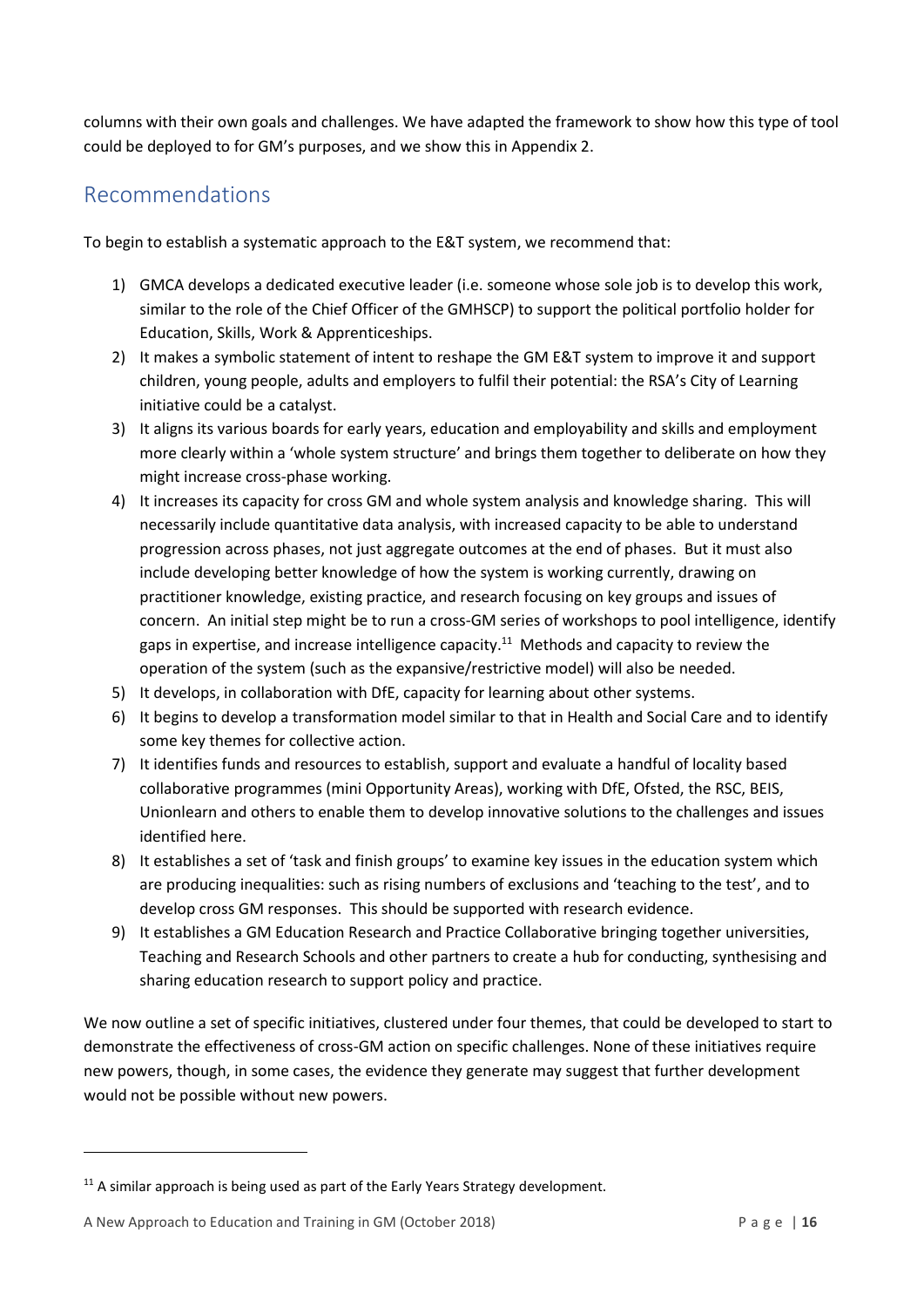A. **Building a systematic approach to E&T for growth sectors** (an example of a sector approach as suggested in Fig 3). Starting points could include:

i) Review of curriculum content of vocational qualifications at Levels 2, 3, 4 and 5 to ensure robust ladders for progression, including how far their labour market currency depends on attaining a competence level only achieved through a work placement (e.g. NVQs in construction).

ii) Identification of which qualifications are classed as 'licences to practise', where they are delivered, how they are funded, whether they can be expanded, and how they might contribute to curriculum development (for example, in relation to (iii) below).

iii) Colleges and universities to work together on sector-based curriculum pathways – aligned with a review of Applied HE provision and its alignment with provision at Levels 3 and 4. This could be the catalyst for developing a GM 'hybridity' approach in which employers and universities explore which vocational qualifications are suitable for dual currency.

iv) Review of GCSE English and maths requirements and whether these are unnecessarily blocking access to vocational training.

v) Review of employer investment in training in the sector and how it could be promoted through business support; use (and possible pooling) of Apprenticeship Levy funds; procurement and planning powers; and other means.

vi) Local development of pre-16 programmes where appropriate and sector focused initiatives with schools and communities<sup>12</sup>.

vii) Career advancement/skills escalator programmes to encourage and support adult retraining (involving advice and guidance, support with funding, childcare and transport).

B. **Strengthening employer involvement and increasing the number of high quality workplaces operating as effective learning environments** (an example of a transformation theme in Fig 3). Such initiatives would need to be linked with other GM programmes around 'good work' including the Employer Charter, business support programmes and the anchors approach. Starting points could be:

> i) A GM-wide initiative to build an evidence base of workplaces that create and provide quality learning environments and use this to share their expertise. This could be done through the peer review model used by some Group Training Associations and companies within supply chains.

> ii) Build on the experience of GM's successful 'Talent Match' programme to replicate previous initiatives involving the BBC in GM and public sector bodies in Southampton to relax standard recruitment requirements for young people and adults with low educational attainment to apply for apprenticeships in occupational fields where they might flourish (see Guile and Lahiff 2013; Fuller et.al. 2013). This could be aligned with a pilot programme involving FE colleges and training providers to establish which sectors might benefit from an Accreditation and/or

 $\overline{a}$ 

<sup>&</sup>lt;sup>12</sup> Oldham Opportunity Area is piloting a construction sector initiative along these lines

A New Approach to Education and Training in GM (October 2018) P a g e | **17**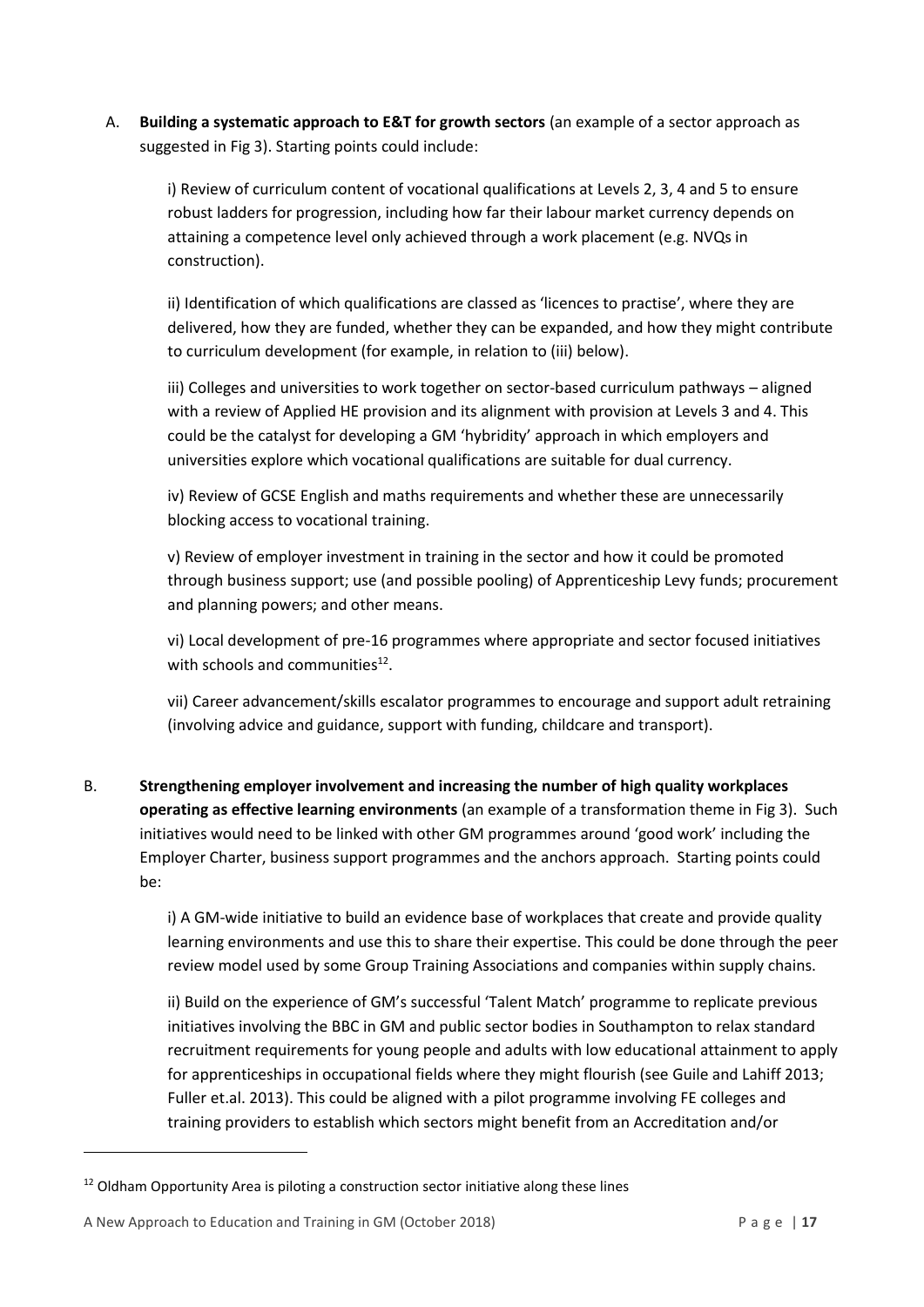Recognition of Prior Learning initiative to enable adults to gain recognition for and progress beyond their existing skill levels. This could involve piloting a 'digital badge' to record individual competence.

iii) A pilot programme to encourage public and private sector organisations to offer career mentoring and workplace visits (showcasing how the workplace is changing) to a number of young people equivalent to their number of employees.

#### C. **Revitalising adult education, particularly through outreach activities for disadvantaged areas of GM**. This could include:

- i) A challenge to the four GM universities to embrace their 'civic' role (as outlined in the Civic University Commission report) and work with FE colleges and community adult education providers. This could link to well-established initiatives such as 'Service learning' and 'students as educators'.
- ii) A cross-sector approach to Family Learning including inter-generational programmes focused on digital technologies.

#### D. **Making workforce development a central strand of GM's E&T strategy**. These could include:

i) An initiative to promote and develop the technical and professional expertise in colleges and training providers through closer engagement with employers and universities (e.g. through the Catapult Centres). A model for this could be the Regional College example in The Netherlands where colleges act as 'knowledge sharing hubs' – employers and students work together on solving business-related problems and challenge.

ii) A Chartered GM teachers/trainer programme to raise the status of these professionals and identify/implement professional development bespoke to the GM context.

iii) A new GM Challenge-type school-school collaboration programme, supported by experienced advisers and using experienced teachers in support roles working across clusters of schools.

## <span id="page-20-0"></span>Conclusion

In this necessarily highly condensed think piece, we have argued that GM needs to start from a different point in analysing its E&T system. As we have identified, the challenges GM faces mirror the problems with the English system as a whole and should not be framed in terms of how many points we are slipping behind national averages. The ideas we have presented here can be supported with further evidence and further developed, but we hope that they can, at this stage, contribute to GM policy development by offering a coherent approach to system reform. Pursued successfully, they could begin to enable GM to lead the way in demonstrating why the restrictive straightjacket imposed by the national E&T productive system is no longer viable.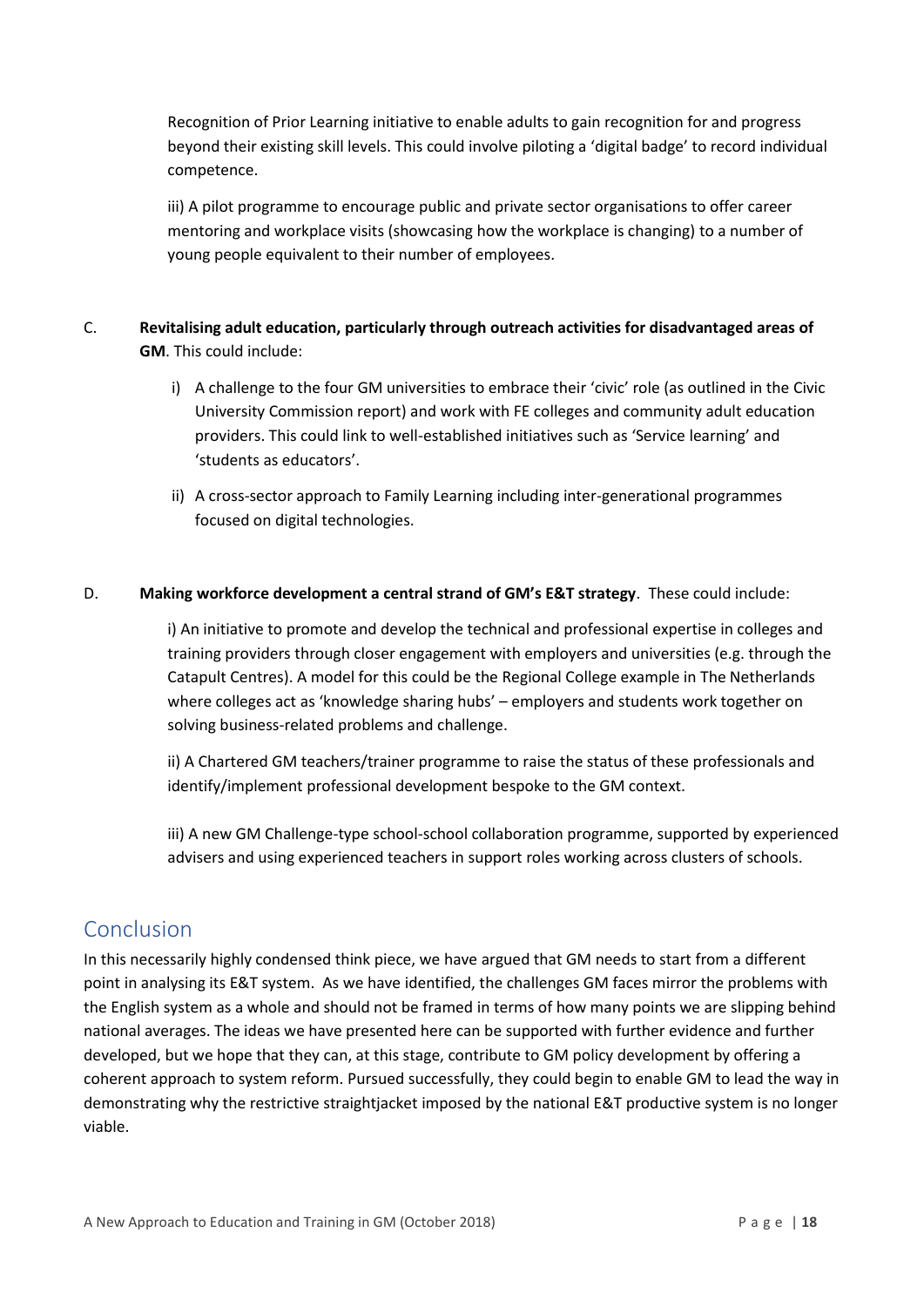# <span id="page-21-0"></span>References

Allen, R, Mian, E. and Sims, S. (2016) Social inequalities in access to teachers. [http://educationdatalab.org.uk/wp-content/uploads/2016/05/Social-Market-Foundation-Social-inequalities](http://educationdatalab.org.uk/wp-content/uploads/2016/05/Social-Market-Foundation-Social-inequalities-inaccess-to-teachers.pdf)[inaccess-to-teachers.pdf](http://educationdatalab.org.uk/wp-content/uploads/2016/05/Social-Market-Foundation-Social-inequalities-inaccess-to-teachers.pdf)

Ayres, S. (2016). *Examining the role of 'informal governance' on devolution to England's cities:* Political Studies Association Research Commission. Political Studies Association. Bristol: University of Bristol.

Bailey, B. and Unwin, L. (2014). Continuity and Change in English Further Education: a century of voluntarism and permissive adaptability, *British Journal of Educational Studies*, 62(4): 449-464.

Belfield, C., Crawford, C., and Sibieta, L. (2017). *Long-run comparisons of spending per pupil across different stages of education*. London: Institute for Fiscal Studies.

Belfield, C., Farquharson, C. and Sibieta, L. (2018). *2018 Annual Report on Education Spending in England*. London: Institute for Fiscal Studies.

Bubb, S. (2014) "The London Teacher" in Woods, D. and Brighouse, T. (2014) The Story of the London Challenge, London: London Leadership Strategy

Bughin, J. et. al. (2018). *Solving the UK's Productivity Puzzle in a Digital Age. Discussion Paper*. London: McKinsey Global Institute.

Blond, P. and Morrin, M. (2014). *Devo Max – Devo Manc: Place Based Public Services.* London*:* ResPublica. Available at: https://www.respublica.org.uk/our-work/publications/devo-max-devo-manc-place-basedpublic-services/

Burnham, A. (2018). *English Devolution: The Best Answer to Brexit*. Speech at Methodist Central Hall, 5th September 2018 https://www.greatermanchesterca.gov.uk/downloads/file/807/english\_devolution\_the\_best\_answer\_to\_brexit

Core Cities (2013). *Competitive Cities, Prosperous People: A Core Cities Prospectus for Growth.* Manchester: Core Cities Group

Crafts, N. (2018). *Forging Ahead, Falling Behind and Fighting Back: British Economic Growth from the Industrial Revolution to the Financial Crisis*. Cambridge: Cambridge University Press.

Crehan, L. (2016) *The Secrets Behind the Success of the World's Education Superpowers.* London: Unbound

Deissinger, T., Aff, J., Fuller, A. and Jorgensen, C.H. (2013) (eds). *Hybrid Qualifications: structures and problems in the context of European VET policy.* Bern: Peter Lang.

Dromey, J. and McNeil, C. (2017). *Why the Adult Skills System is Failing to Build an Economy That Works for Everyone*. London: IPPR.

Evans, L. (2015) *Moving on up: Developing a strong, coherent upper-secondary system in England. London:* IPPR.

Felstead, A. and Unwin, L. (2016). *Learning outside the formal system - What learning happens in the workplace, and how is it recognised*? A review for the UK Government's Foresight Future of Skills and Lifelong Learning project. London: Government Office for Science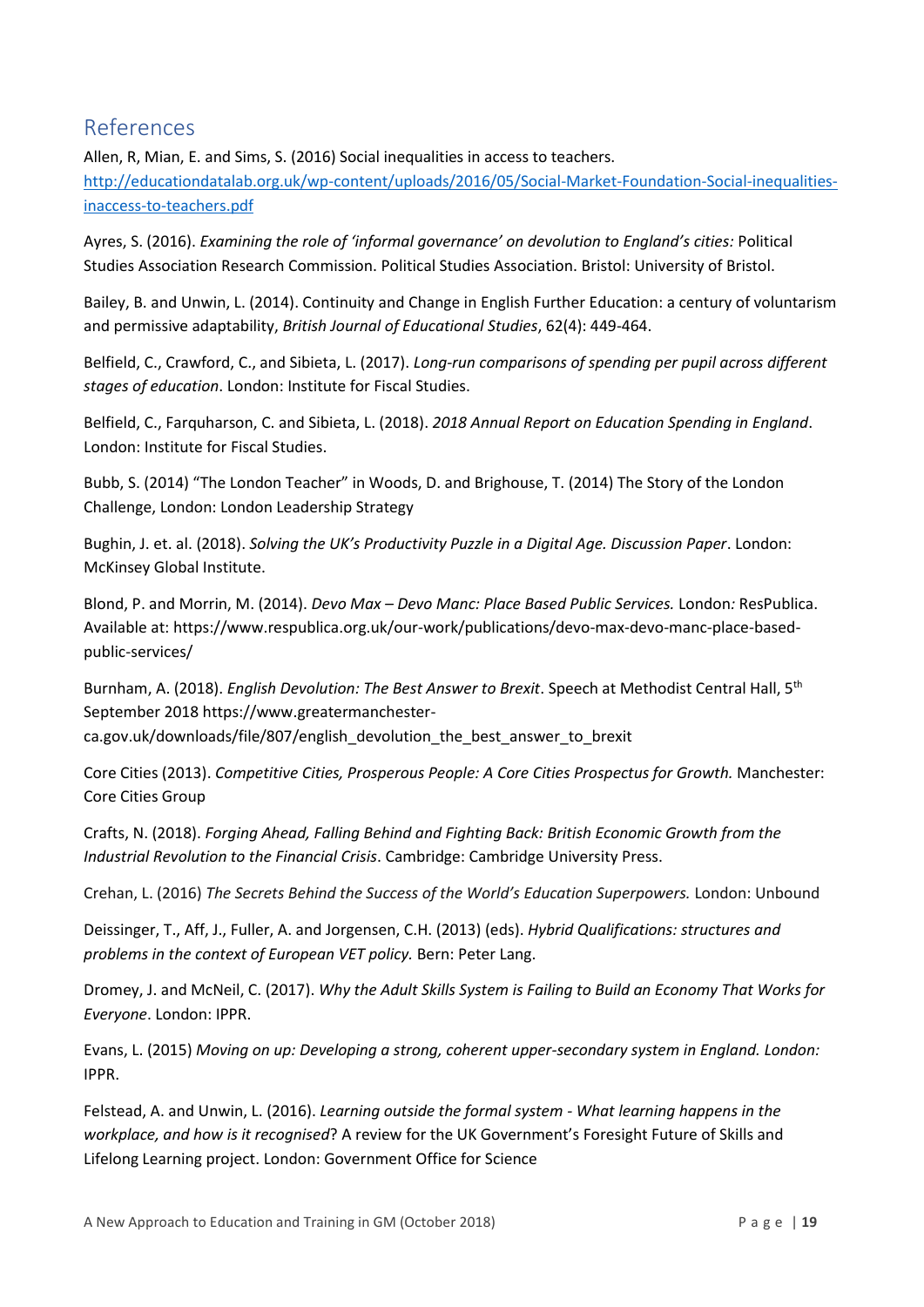Felstead, A., Fuller, A., Jewson, N. And Unwin, L. (2009). *Improving Working for Learning*, London: Routledge.

Forth, J. and Aznar, A.R. (2018). *Productivity in the UK's low-wage industries*. York: Joseph Rowntree Foundation.

Fuller, A. and Unwin, L. (2004). Expansive learning environments: integrating personal and organisational development, in Rainbird, H., Fuller, A. and Munro, A. (eds) *Workplace Learning in Context*, London: Routledge.

Fuller, A. and Unwin, L. (2017). *Apprenticeship Quality and Social Mobility*. London: The Sutton Trust.

Fuller, A., Rizvi, S. and Unwin, L. (2013). Apprenticeship and regeneration: the civic struggle to achieve social and economic goals. *British Journal of Educational Studies*, 61(1): 63-78.

Fuller, A. and Unwin, L. (2012). *Banging on the Door of the University: The Complexities of Progression from Apprenticeship and other Vocational Programmes in England*, SKOPE Monograph 14. Oxford: University of Oxford.

Gillborn, D .& Youdell, D (2000) Rationing Education. Buckingham: Open University Press

GMCA (2018) *Greater Manchester Labour Market and Skills Review* 2017/18

Green, A. and Pensiero, N. (2016). The effects of upper-secondary education and training systems on skills inequality. A quasi-cohort analysis using PISA 2000 and the OECD survey of adult skills. *British Educational Research Journal* 42(5): 756-779.

Guile, D., & Lahiff, A. (2016). [Apprenticeship](https://iris.ucl.ac.uk/iris/publication/1195394/1) for 'Liquid Life': Learning in Contingent Work Conditions for Contingent [Employment.](https://iris.ucl.ac.uk/iris/publication/1195394/1) *Vocations and Learning*, 10(2): 157-175.

Haskel, J. and Westlake, S. (2018). *Capitalism Without Capital*. Princeton: Princeton University Press.

Hayes, Deborah, Martin Mills, Pamela Christie, and Bob Lingard. 2005. *Teachers and Schooling Making a Difference: Productive Pedagogies, Assessment and Performance.* Sydney: Allen and Unwin.

Henseke, G., Felstead, A., Gallie, D. and Green F. (2018) *Skill Trends at Work in Britain: First Findings from the Skills and Employment Survey 2017*. [http://www.cardiff.ac.uk/research/explore/find-a-project/view/626669](http://www.cardiff.ac.uk/research/explore/find-a-project/view/626669-skills-and-employment-survey-2017?utm_source=linkfixer&utm_medium=redirect&utm_campaign=skills-survey-2017) [skills-and-employment-survey-2017?utm\\_source=linkfixer&utm\\_medium=redirect&utm\\_campaign=skills](http://www.cardiff.ac.uk/research/explore/find-a-project/view/626669-skills-and-employment-survey-2017?utm_source=linkfixer&utm_medium=redirect&utm_campaign=skills-survey-2017)[survey-2017](http://www.cardiff.ac.uk/research/explore/find-a-project/view/626669-skills-and-employment-survey-2017?utm_source=linkfixer&utm_medium=redirect&utm_campaign=skills-survey-2017)

Hutchings, M., Francis, B. & DeVries, R. (2014) *Chain effects. Which academy chains have done most to advance low income students?* London: The Sutton Trust.

Keep, E. (2016). *The Long-Term Implications of Devolution and Localism for FE in England*. London: Association of Colleges.

Kerr, K., & Dyson, A. (2014). *Education, disadvantage and place: Making the local matter*. Policy Press.

Kerr, K. and Ainscow, M. (2017). *Equity in Education: Time to stop and think. A report on the state of equity in the English education system*. Manchester: The University of Manchester.

Kidson, M. and Norris, E.(2014) Implementing the London Challenge. London: Institute for Government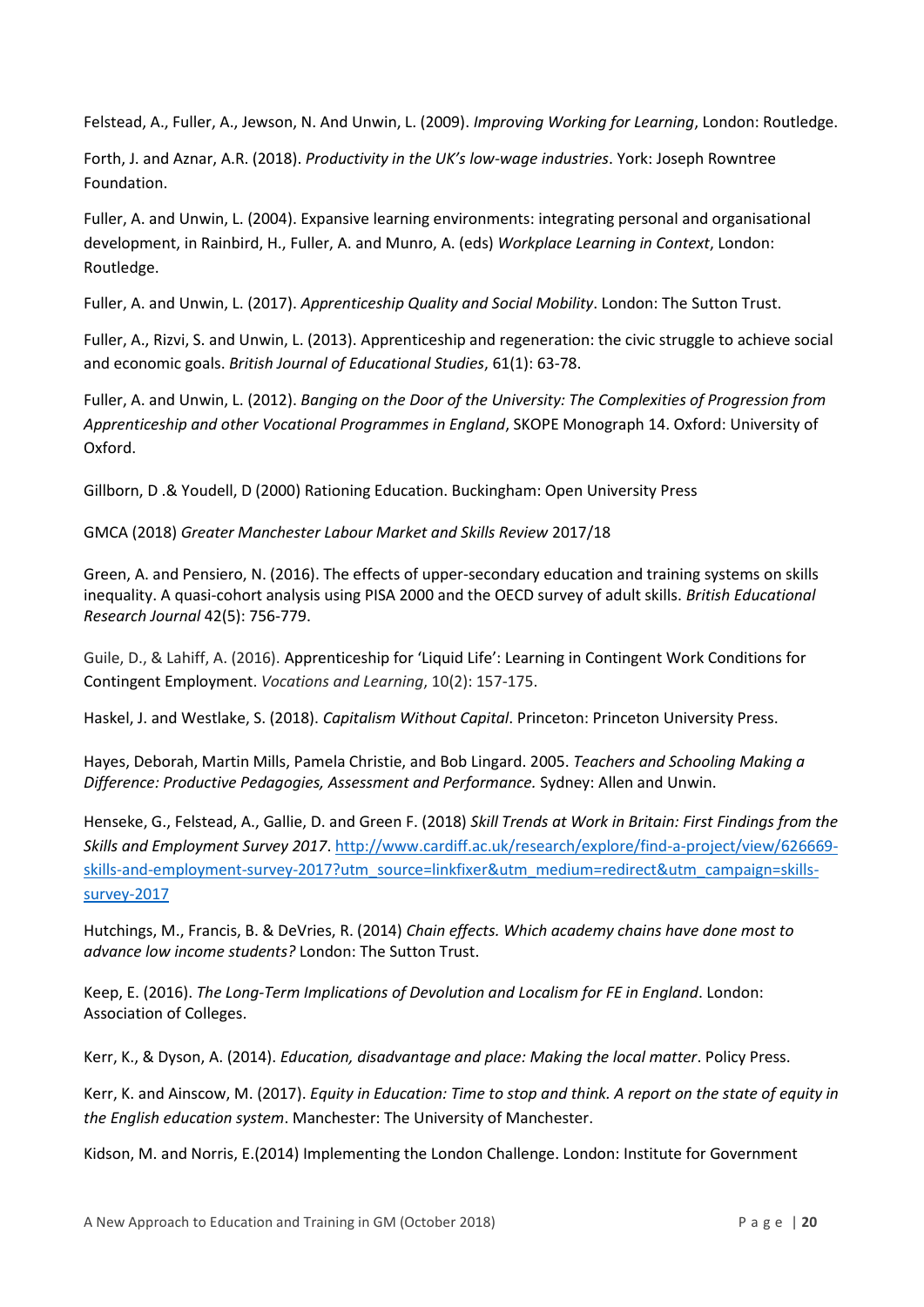Kuczera, M. and Field, S. (2018). *Apprenticeship in England*. Paris: OECD Publishing.

Kuczera, M. Field, S. and Windisch, C. K. (2016). Building Skills for All: A review of England, Policy Insights from the Survey of Adult Skills. Paris: OECD Publishing.

Kutnick, P. et al (2005). The Effects of Pupil Grouping: Literature Review. DfE Research Report 668.

Lupton, R. & Hempel-Jorgensen, A (2012). The importance of teaching: Pedagogical constraints and possibilities in working class schools. *Journal of Education Policy* (27(5) 601-20

Lupton, R., Martin, T., and Unwin, L (2018). *The Construction Challenge in Greater Manchester: Employment, Skills and Training.* Working paper available at: http://hummedia.manchester.ac.uk/institutes/mui/igau/IGAU\_Construction\_Working\_paper\_Feb\_2018.pdf

Macdougall, A. and Lupton,R. (2018a) *Education in London and Greater Manchester*. <https://www.mui.manchester.ac.uk/igau/research/reports/>

Macdougall and Lupton (2018b*) The 'London Effect': Literature Review.*  <https://www.mui.manchester.ac.uk/igau/research/reports/>

McIntosh, S. and Morris, D. (2016*) Labour Market Returns to Vocational Qualifications in the Labour Force Survey*. CVER Research Discussion Paper 002. London: LSE.

Mazzucato, M. (2018). *The Entrepreneurial State*. London: Penguin.

Munns, Geoff, Wayne Sawyer, and Bronwyn Cole, eds. (2013). *Exemplary Teachers of Students in Poverty*. London and New York: Routledge.

OECD (2017). *Better Use of Skills in the Workplace: Why It Matters for Productivity and Local Jobs*. Paris: OECD Publishing.

Phoenix, D. (2018). *Filling in the biggest skills gap: Increasing learning at Levels 4 and 5.* HEPI Report 110. Oxford: Higher Education Policy Institute.

Reay, D. (2017) *Miseducation*. Bristol: The Policy Press

Sahlberg, Pasi. 2015. *Finnish Lessons 2.0 : What Can the World Learn from Educational Change in Finland?* Second edition. New York: Teachers College, Columbia University.

Social Mobility Commission (2017) *Time for Change: An assessment of government policies on social mobility.* 

https://www.gov.uk/government/uploads/system/uploads/attachment\_data/file/622214/Time\_for\_Change \_report\_-\_An\_assessement\_of\_government\_policies\_on\_social\_mobility\_1997-2017.pdf

Velthuis, S., Lupton, R., Thomson, S. and Unwin, L. (2018) *The characteristics and post-16 transitions of GCSE 'lower attainers'.* Working paper available at:

http://hummedia.manchester.ac.uk/institutes/mui/igau/lower\_attainers\_working\_paper\_oct2018.pdf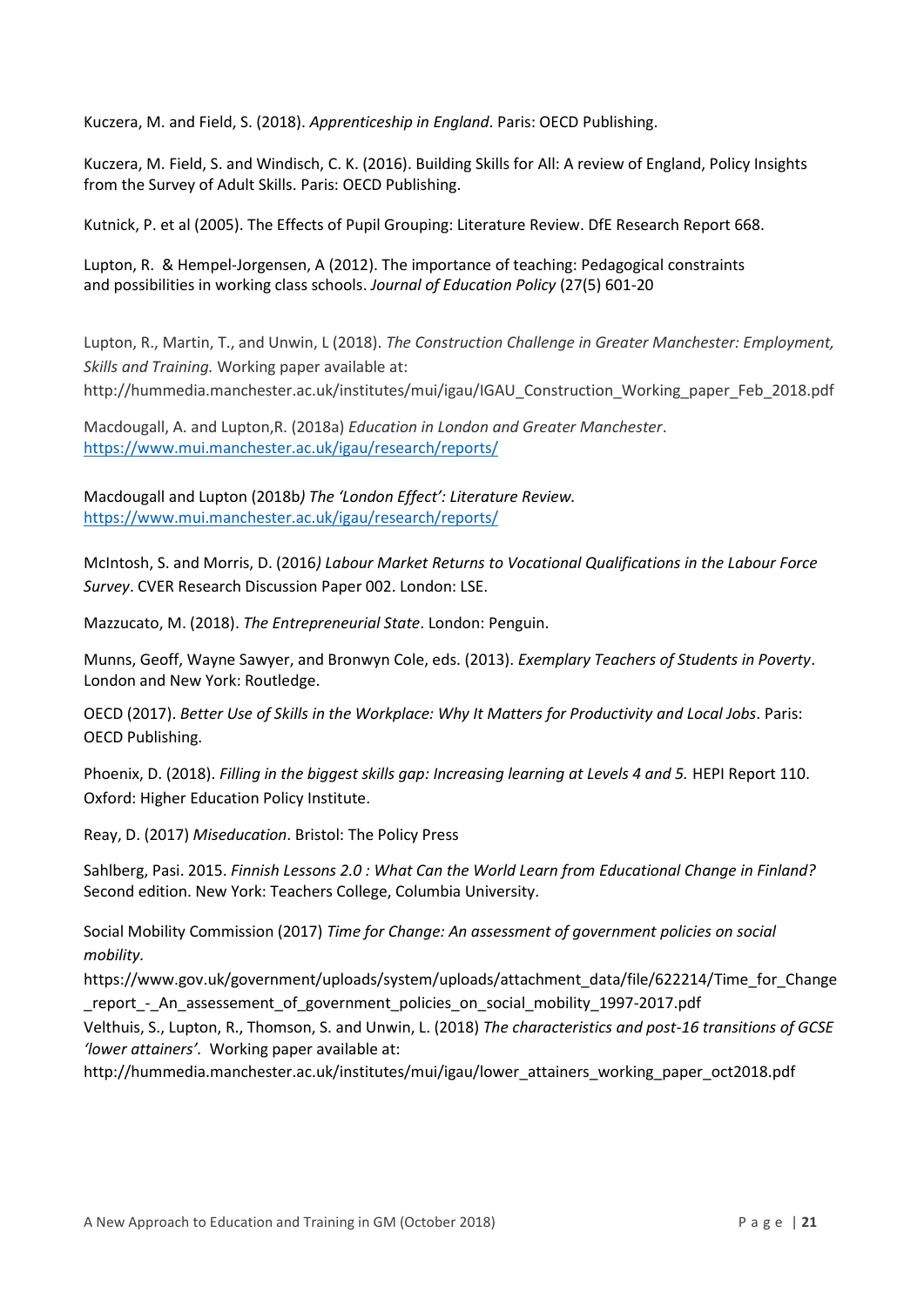# <span id="page-24-0"></span>Appendix 1: Summary of Recommendations From Recent Reports on Education in the North

#### **Children's Commissioner: Growing Up North (March 2018)**

- 1. Children's prospects should be placed at the heart of the Northern Powerhouse and given the same attention as economic regeneration
	- Each local area to establish a forum similar to a LEP with all the bodies working with children.
	- Central Government to devolve powers and funding for services for children, to areas that make compelling bids that they will innovate and integrate to improve provision for children*.*
- 2. Government should provide additional investment in the most disadvantaged areas to support local councils and partners to improve children's outcomes and life chances (e.g through an innovation funding scheme)
- 3. Extra support for families to give their children the best start in life. Additional early years investment with a focus on early intervention. Government to support 'Family Hubs' in areas of disadvantage.
- 4. Earlier identification of special educational needs should be a public health priority (and therefore funded by the NHS and coordinated by Health and Well Being Boards)
- 5. A new northern schools programme (over 10 years) should be established to improve leadership and governance, boost recruitment and dramatically improve children's attainment in the most disadvantaged areas
- 6. Revise (broaden) the Role of the RSC to become coordinators of good practice and improvement to support schools (this recommendation arises from the evidence that there is no capability/powers/structure to coordinate system-wide school improvement)
- 7. Every local area needs to have a plan to ensure children are in apprenticeships, training or education until 18.
- 8. Local Enterprise Partnerships need to expand their programmes to bring employers and schools together to widen children's horizons and open up job prospects.
- 9. Arts, culture and sports bodies should prioritise funding for children with disadvantaged backgrounds

### **Educating the North: Driving Ambition Across the Powerhouse (Northern Powerhouse Partnership) February 2018**

#### *Recommendations (mainly for Central Govt and mainly seeing "the North" as the unit of organisation)*

- 1. **On Early Years,** an additional £300m govt funding to support integrated place-based services and investment to increase the number of families taking up the 2 year-old offer.
- **2. On Disadvantage**, reform Pupil Premium to better target funding for disadvantage by allocating more to pupils eligible for free school meals throughout their schooling. A wider and longer commitment to Opportunity Areas overseen by the establishment of a new Northern Powerhouse Schools Improvement Board.
- **3. On school improvement**: establish locally-led clusters for school improvement, to share services more effectively, supported by local government. Simplify the Northern Regional Schools Commissioners areas to establish three: North West, Yorkshire and North East & Cumbria, working within frameworks and plans set by the Northern Powerhouse Schools Improvement Board.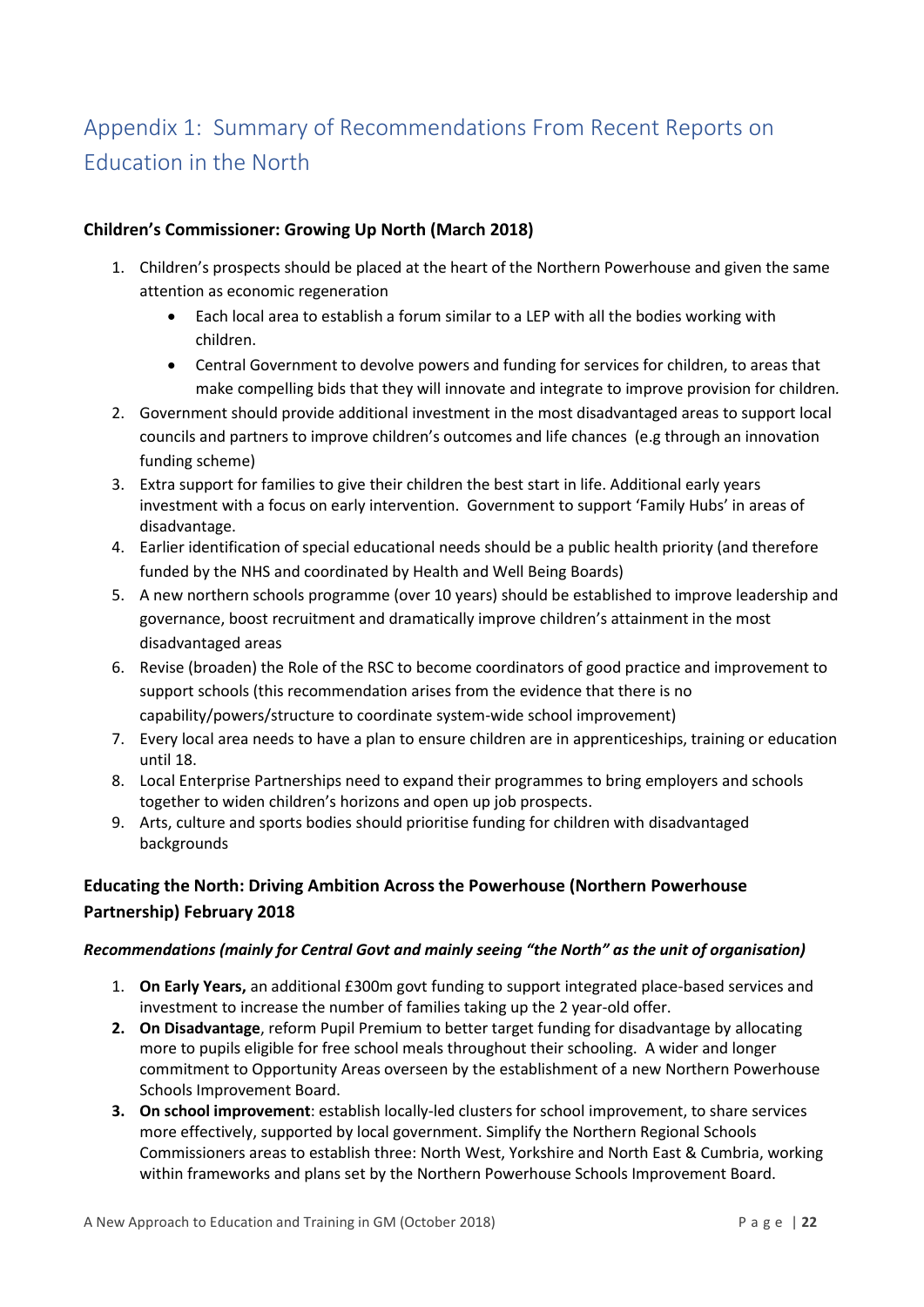- **4. A Northern centre of excellence on transformational schools in disadvantaged communities** that provides research and evidence on how to turn around failing schools and leave them sustainably improved. This would include a focus on retaining excellent teachers and high-quality professional development in the most challenging schools funded initially by the £42m Teacher Development Premium pilot announced in the 2017 Budget.
- **5. On links with employers**: Every Northern business to mentor or otherwise meaningfully reach out on careers and enterprise skills to at least the same number of young people as they have employees
- **6. On careers**: Bespoke careers guidance and workplace-based learning for those receiving Pupil Premium funding and with greater needs
- **7. On accountabilities**: All schools to be measured, alongside Further and Higher Education providers, for the employability and eventual success of their learners at age 25 compared to their previous attainment. This shifts the focus to long-term achievement rather than short term measures of success.
- **8. On post compulsory education and training**: Establish the North as the world's leading centre for degree and higher-level apprenticeships, with up to one in five of our students pursuing them in the future. Improve the application system for apprenticeships. Metro Mayors and areas receiving further devolution deals to control the Adult Education Budget as well as overall vocational education spending from 16 -18.

#### **Social Mobility Commission: State of the Nation Report (November 2017)**

#### *Recommendations*

- 1. Every local authority should develop an integrated strategy for improving disadvantaged children's outcomes and Pupil Premium funds should be invested in evidence-based practice
- 2. Local authorities should support collaboration between isolated schools, subsidise transport for disadvantaged young people in isolated areas and encourage Local Enterprise Partnerships (LEP) to follow the North East LEP's approach to improving careers support for young people
- 3. Central government should launch a fund to enable schools in rural and coastal areas to partner with other schools to boost attainment
- 4. Regional School Commissioners should be given responsibility to work with universities, schools and Teach First to ensure that there is a good supply of teachers in all parts of their regions
- 5. The Department for Business, Energy and Industrial Strategy should match the Department for Education's £72 million for the opportunity areas to ensure there is a collaborative effort across local education systems and labour markets

#### **A Northern Powerhouse Schools Strategy: Independent Review by Sir Nick Weller (November 2016)**

#### *Recommendations (mainly focused on what DfE should do)*

- 1. On **teacher (and leader) supply:**
	- a. DfE needs to better understand vacancy rates, churn and local need
	- b. A new Teach North scheme to attract and retain talented newly-qualified teachers in disadvantaged schools in the North
	- c. Northern Powerhouse cities should take the lead on regional marketing initiatives to attract teachers to live and work in the North
	- d. DfE should consider how it can enhance existing and new leadership initiatives and programmes in the North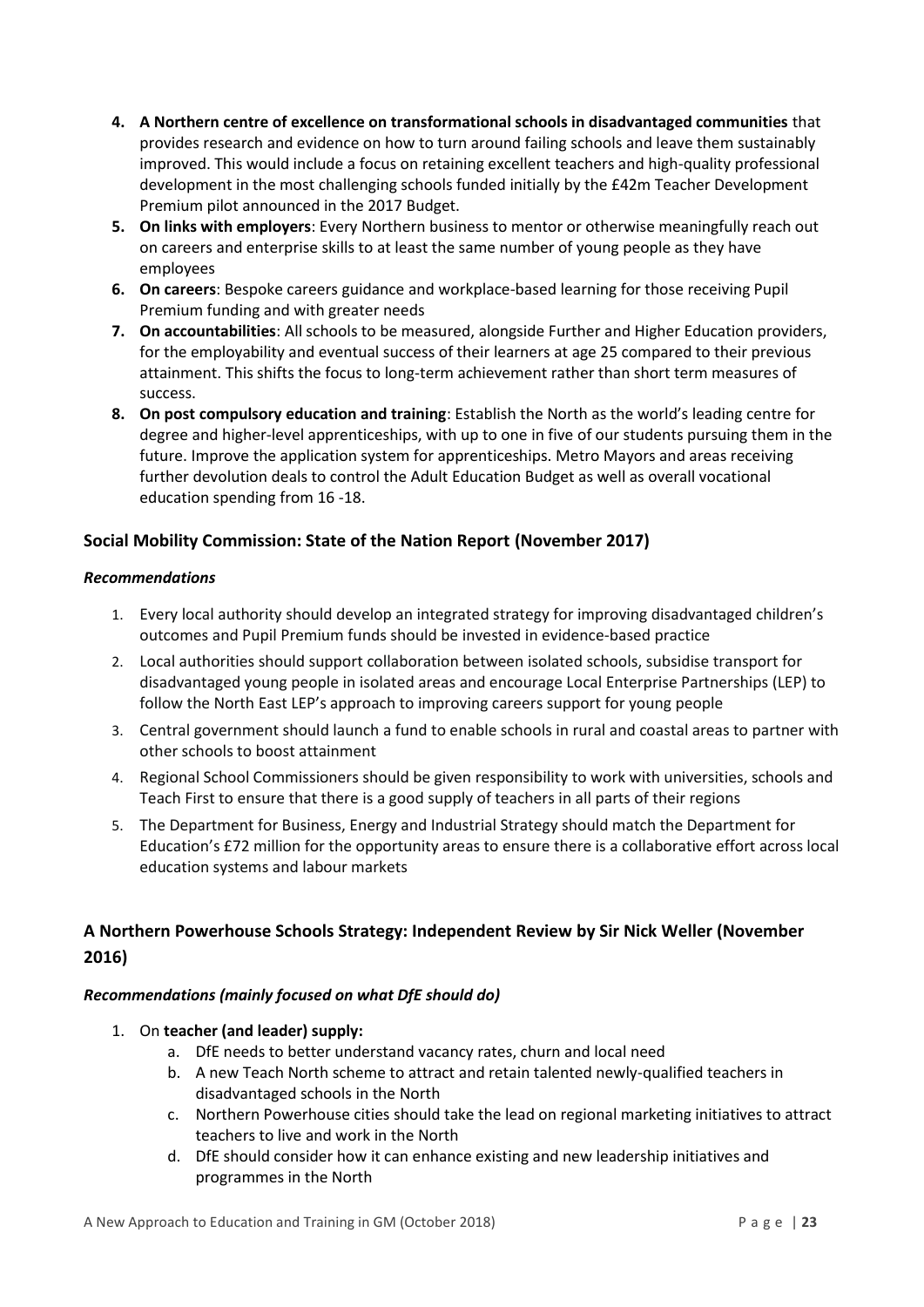- 2. On **Academies**, Weller identifies the slower pace of Academisation and the relative lack of large MATs a problem. He recommends
	- a. In addition to an outstanding or good judgement, standalone conversion to academy status should be restricted to schools with strong evidence of progress over three years;
	- b. The governing boards of standalone academy trusts (SATs) and small MATs of 1–3 academies should consider amalgamating with others
	- c. National consideration should be given to RSC resourcing in areas where there are endemic issues, including issues with previous decision-making;
	- d. Local authorities should encourage and facilitate the growth of strong and effective Multi Academy Trusts
	- e. DfE should support training and mentoring for MAT leaders in Northern cold spots
	- f. DfE should do more to help strengthen MAT governing bodies
- 3. **On system Leadership and supporting good practice**:
	- a. National College for Teaching and Leadership (NCTL) should press ahead with plans to enable the best schools with good Ofsted judgements to apply to become Teaching Schools and NLEs as soon as possible.
	- b. DfE should bring together schools who have a track record in closing the disadvantage gap and raising attainment of the most disadvantaged pupils to report on what works effectively for different schools and circumstances.
- 4. **On Early Years**: DfE should commission research into the Northern Early Years gap and identify schools which are successful in closing it
- 5. On **Curriculum,** Weller proposes a stronger focus on literacy and numeracy and a more academic curriculum.
- 6. **On Funding**:
	- a. DfE should reform funding to ensure schools with high concentrations of students with special educational needs are fairly funded;
	- b. DfE should provide local authorities with additional support and funding (including capital) so they can ensure Special School provision is sufficient to meet demand, particularly in 'cold spot' areas.